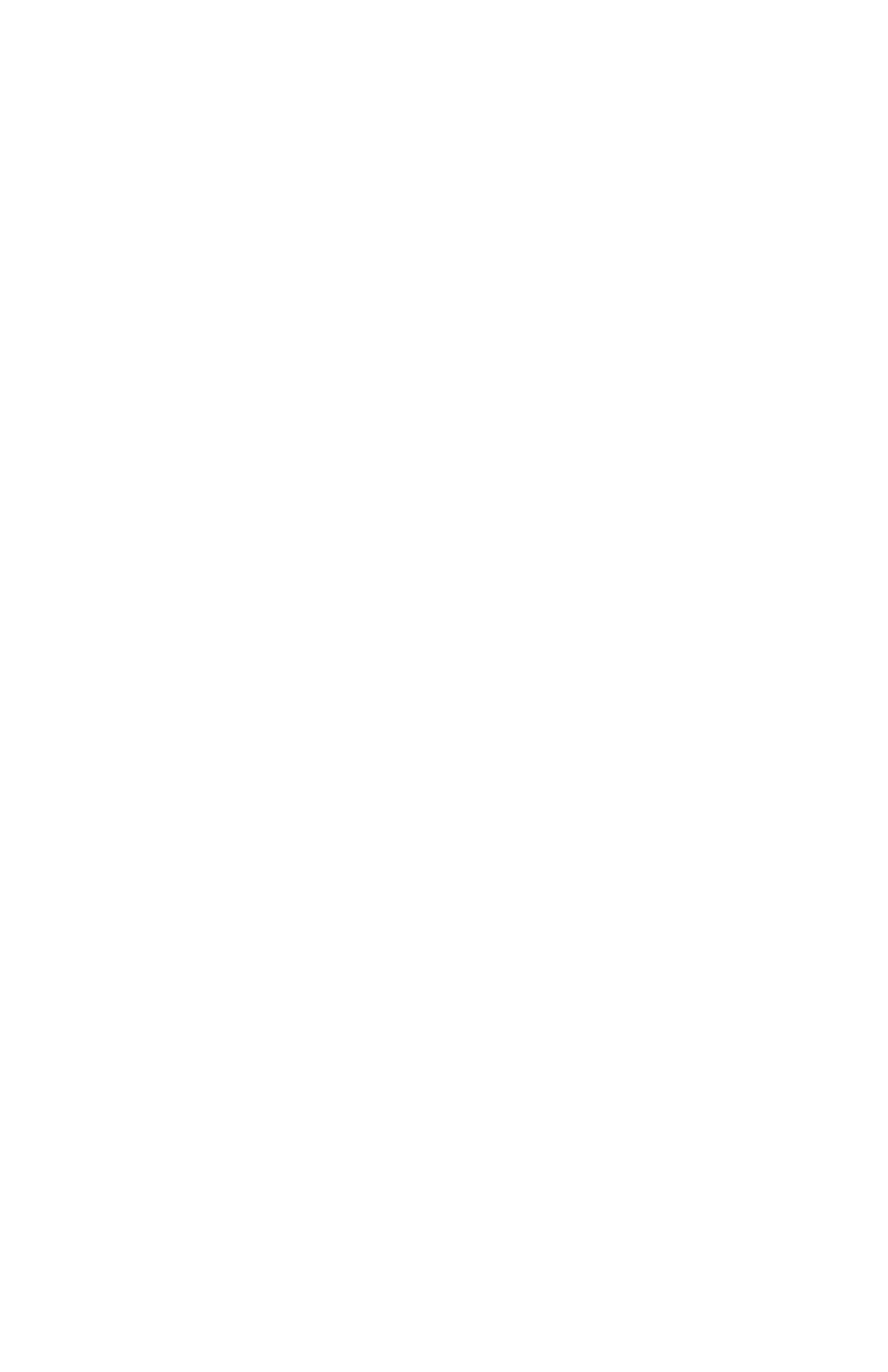CABAZON, THE INDIAN GAMING REGULATORY Act, and the Socioeconomic Consequences of American Indian Governmental Gaming A Case Study

# INDIAN GAMING AND COMMUNITY BUILDING: A HISTORY OF THE INTERGOVERNMENTAL RELATIONS OF THE MOHEGAN TRIBE OF CONNECTICUT

KIMBERLY G. BURGESS KATHERINE A. SPILDE

APRIL 2004

©2004 The Harvard Project on American Indian Economic Development Malcolm Wiener Center for Social Policy John F. Kennedy School of Government Harvard University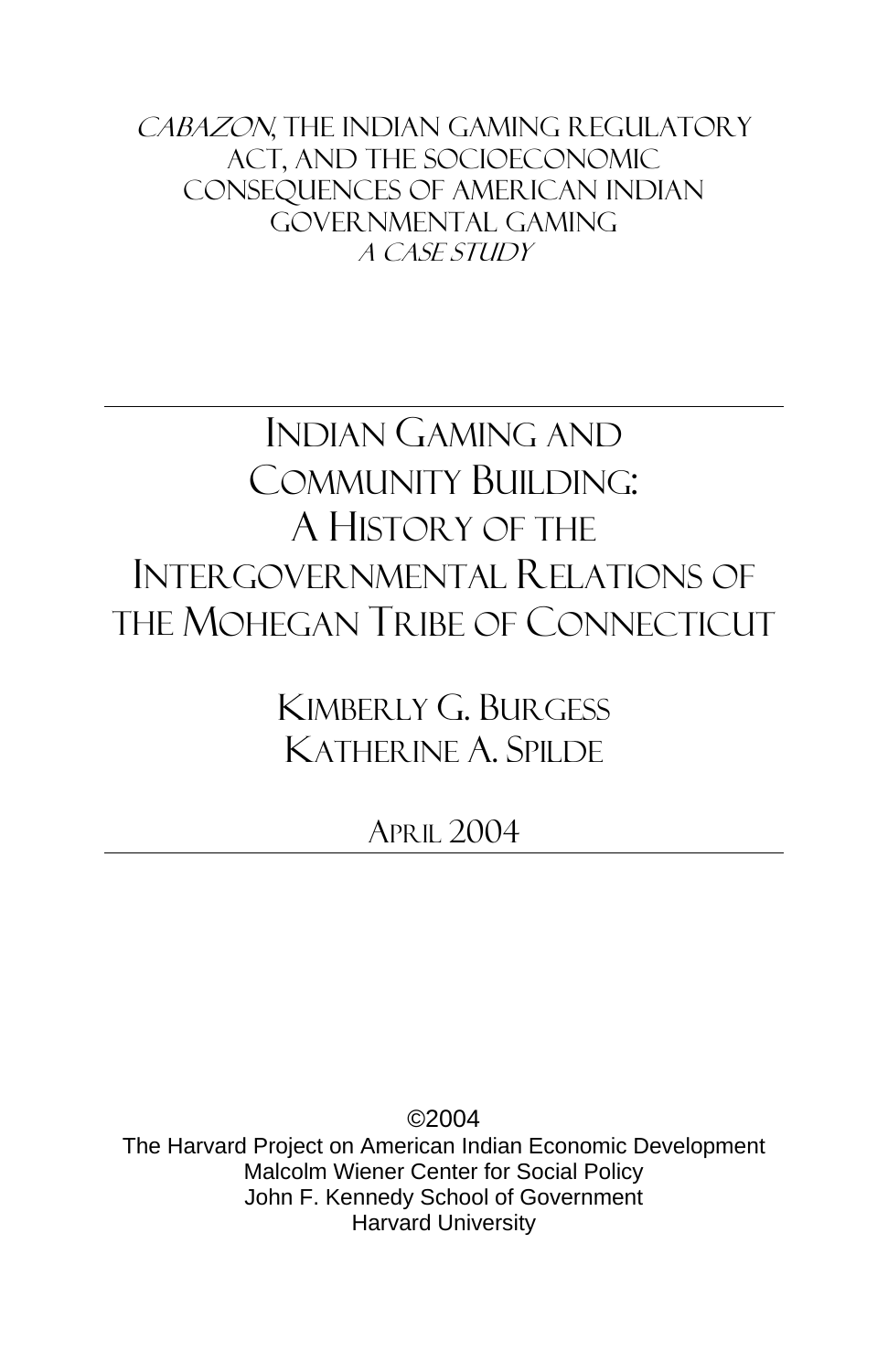"*Cabazon*, the Indian Gaming Regulatory Act, and the Socioeconomic Consequences of American Indian Governmental Gaming" is a research project of The Harvard Project on American Indian Economic Development (HPAIED). Funding has been provided under a grant from the National Indian Gaming Association (NIGA) and by The Harvard Project on American Indian Economic Development. The voting members of NIGA are American Indian tribal governments. NIGA's funding has supported the work of Dr. Spilde and Dr. Burgess, co-authors of this study. The views expressed in this report are those of the authors and do not necessarily reflect those of any of the funding organizations or their employees, HPAIED and/or its other staff, the Malcolm Wiener Center for Social Policy (where HPAIED is housed), the John F. Kennedy School of Government, or Harvard University. This research project is undertaken with the clear understanding that the investigators have the full right to publish any results obtained by them, without prior approval of any funding organization or individual and subject only to established safeguards for the protection of privacy or confidentiality.

For further information about The Harvard Project on American Indian Economic Development and additional copies of this work, visit http://www.ksg.harvard.edu/hpaied or contact 617-495-1480.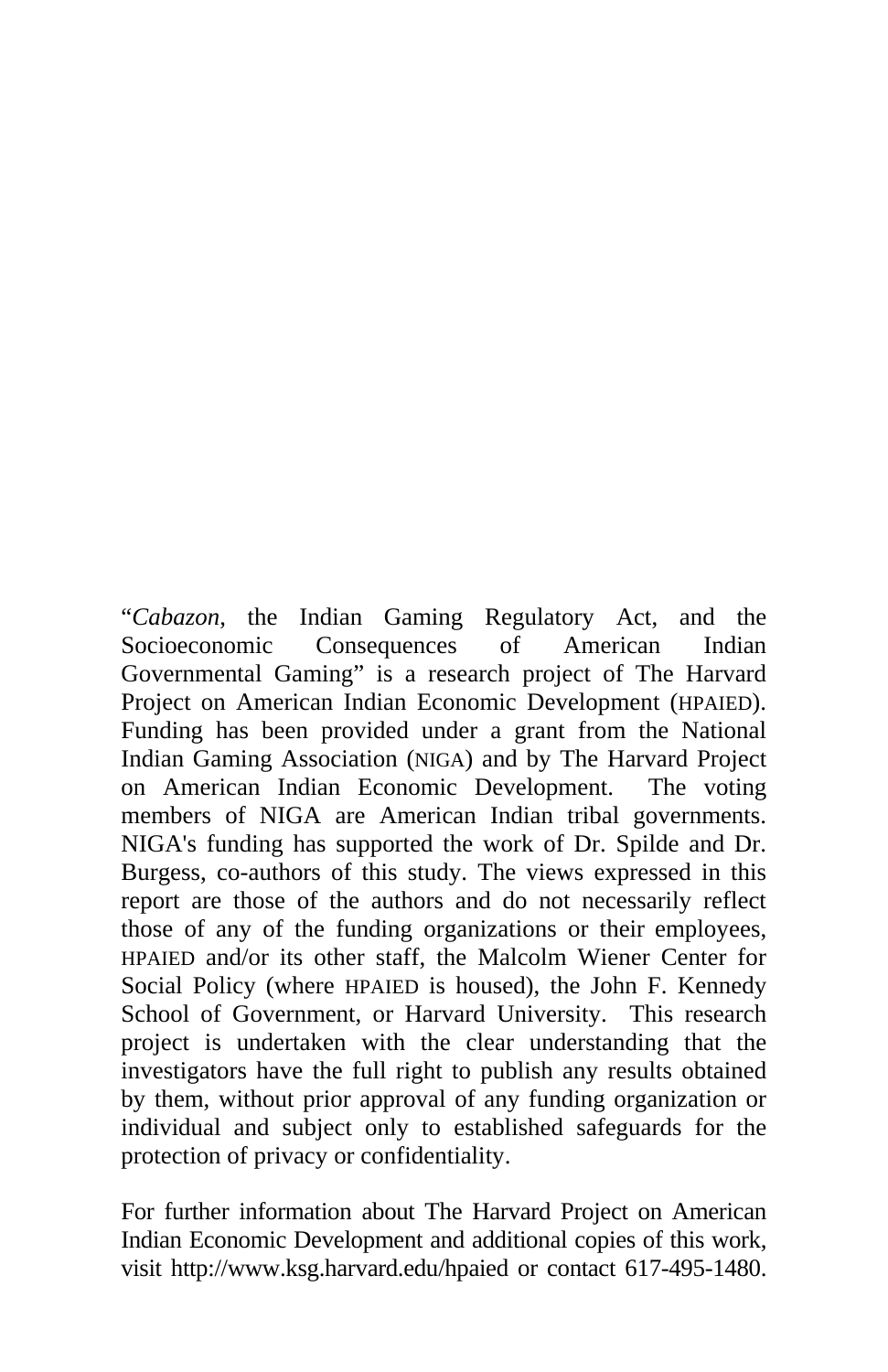*We, Uncass and Owoneco Sachems of the Mohegan Indians having had a long friendshipp with the English, do hereby declare our fidelity to them for the f[ut](#page-4-0)ure, and do engage and firmly binde ourselves and promise and engage for and in the behalfe of the Mohegans under our Command that we will not plot...any mischiefe against the English, and that ourselves and those under our Government shall behave themselves…friendly laudable and … towards the English, not suffering any abuse to be offered to them in word or deeds, and that if we shall know of any conspiracye or complotments against them, by any the Indians of this Country, we will give speedy and timely notice to the authority of the Colony of Connecticutt, and that we will be ready upon all occasions to defend the interest, estates and persons of the English when by them called there unto, to the utmost of our power… 1*

*The Mohegan Tribe of Uncasville, Connecticut, thrives today because of its highly profitable Mohegan Sun Casino Resort. Upon achieving federal recognition as an American Indian tribe through the Bureau of Acknowledgement and Research of the U.S. Department of the Interior in 1994, the tribe negotiated a tribal-state gaming compact with the State of Connecticut, purchased property with trust funds, and began to work with the neighboring towns on future economic development initiatives. In 1996, the Mohegan Tribe opened its Earth Casino, which had immediate success. In 2002, the Sky Casino was completed; the Mohegans since have welcomed thousands of visitors to the facility on a daily basis. The Mohegans' achievements are largely attributable to a unique set of historical circumstances, optimal geographic location, and the ability of the Mohegan Council, tribal representatives, and citizens to establish and nurture mutually beneficial relationships with their non-American Indian neighbors. This tradition of diplomacy is* 

 $\overline{a}$ 

<span id="page-4-0"></span><sup>1</sup> Article of Mutual Friendship and Defense between the Mohegan Indians and the English, May 24, 1678, bearing the marks of Uncass and Owoneco as well as other Indian witnesses at Hartford, CT.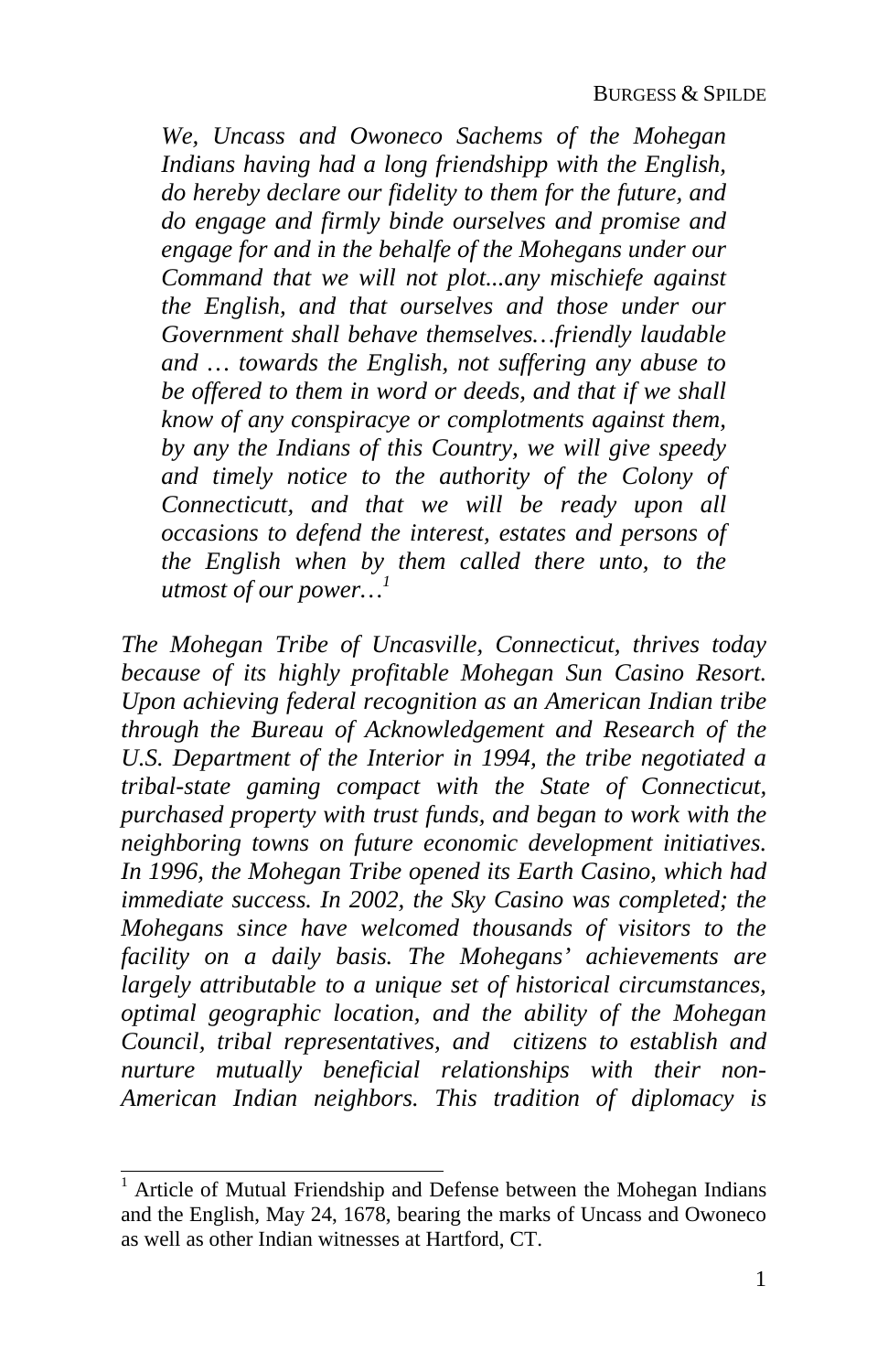*rooted in historical precedents that date back to the Mohegan's first contacts with non-Indians.* 

## **HISTORY MATTERS**

The origins of the Mohegan Tribe can be traced to events preceding the Pequot War of 1636-37. The war marked a turning point in Indian-colonial relations, as it produced the nearannihilation of the powerful Pequots by the English and their newly-established Indian allies. The political climate preceding the war was tense, with much inter- and intra-tribal dissension. Epidemics exacted a devastating toll on the region's indigenous peoples, and along with growing frictions created by the fur trade, placed inordinate stress on the social and political relations between those groups.

Escalating rivalries fomented increasing disputes between indigenous groups, prompting the Pequots in particular to break apart into two groups, the Mohegan and the Pequots. The Mohegan group followed the sachem Uncas, while the Pequot organized around the sachem Sassacus. Causing the split was the two sachems' differing views regarding the manner in which the Pequots should conduct business with European trading interests. While Sassacus opted for a path of outright resistance, Uncas looked to preserve his group's relative independence by befriending the English.

The separation between Uncas and Sassacus and the building tensions that followed their split soon escalated to what became known as the "Pequot War, or Massacre." The Mohegans, led by Uncas, the Narragansetts of the Rhode Island area, and some Connecticut River and Nipmuck Indians who were embittered by the Pequots' dominance of the area trade networks, allied with the English against the Pequots. The Pequots had their own allies, including the Western Nehantic and other Nipmuck. In the fall of 1636, the English attacked and burned two Pequot villages on the Thames River. The Pequots responded, invading Fort Saybrook and then Fort Wethersfield. The English, led by Captain John Mason and accompanied by their Native allies—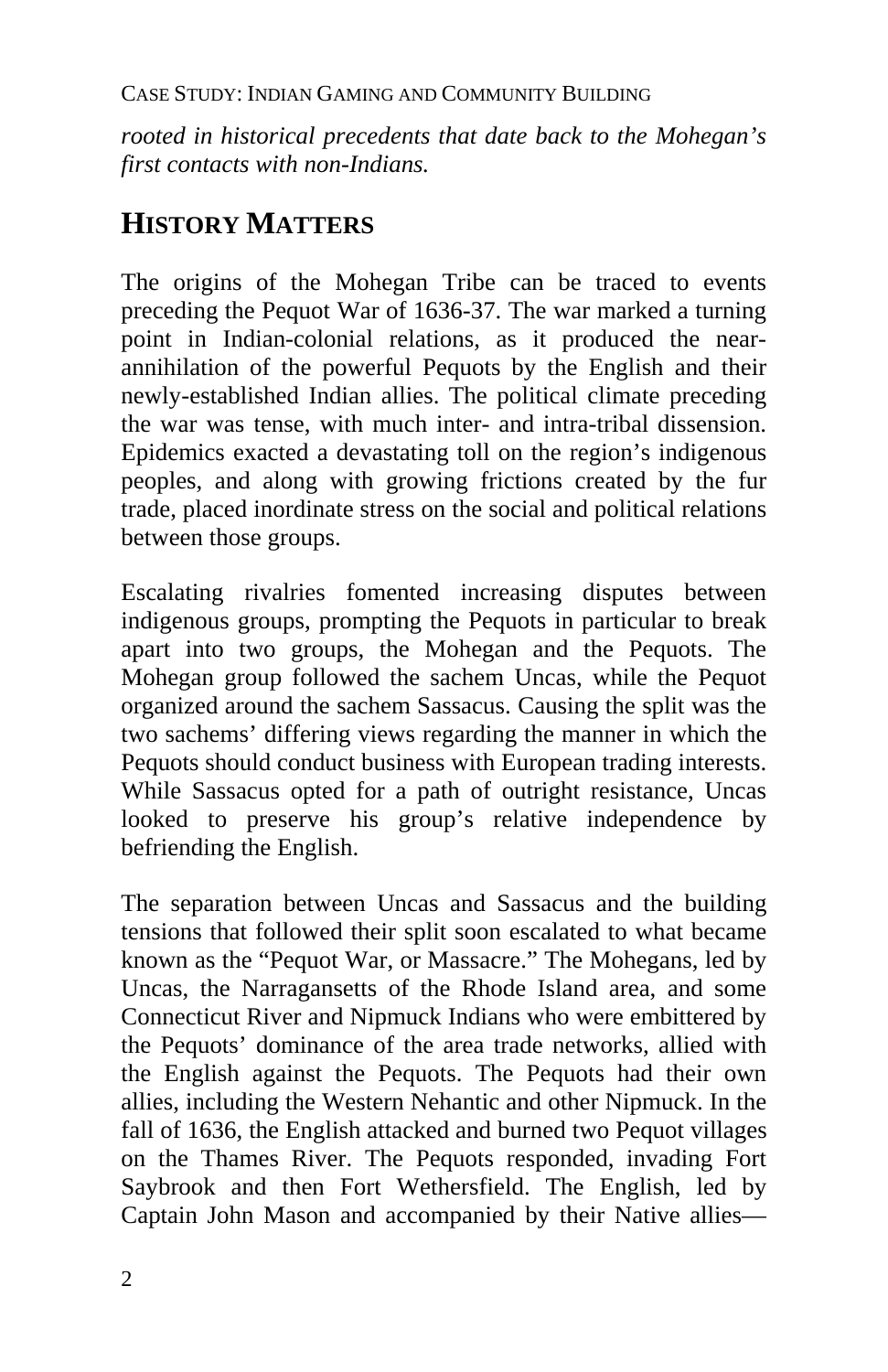including Mohegans and Narragansetts—then assaulted Mystic Fort on May 26, 1637, massacring over four hundred Pequots.

The Pequot War officially ended with the signing of a treaty in 1638. The war considerably altered the social and political dynamics in the area. It clearly installed the English as the region's dominant military force, subjugating the once-powerful Pequots. In addition, it enabled the Mohegans to claim former Pequot territory as their own.

Intertribal conflicts continued after the Pequot War. The Mohegans fought against the Narragansetts in the Battle of the Great Plain and the Siege of Fort Shantok in what is now the Norwich area. English colonists aided the Mohegans in 1645 when the Narragansetts—seeking to avenge the murder of the Narragansett sachem Miantonomo at the hands of the Mohegan sachem Wawequa, Uncas' brother—attempted to starve out the Mohegans at Fort Shantok. Colonists Thomas Tracy, Thomas Miner, and Thomas Leffingwell came to the Mohegans' aid, bringing food to the site.

The Mohegans, led by Uncas, maintained their tribal integrity largely through the alliances Uncas forged with colonists, particularly John Mason, the Englishman who led the Mystic massacre of the Pequots. Because of his alliance-building abilities, Uncas became known as a "friend of the English."<sup>2</sup> The Narragansetts and Wampanoags, meanwhile, were not so fortunate. The Mohegans again joined the English colonists to defeat the Narragansetts and Wampanoags in King Phillip's War of 1676.

During the same period, relations between the Mohegans and neighboring colonists grew bitter as the two groups struggled over land. The Mohegans became involved in a series of land claims with the colonists and, eventually, the British government. In 1659, Captain John Mason, acting as an agent of the colony, obtained a deed from Uncas and his brother for all of

 2 Fawcett, Melissa Jayne. 2000. *Medicine Trail: The Life and Lessons of Gladys Tantaquidgeon*. Tucson: University of Arizona Press, p. 43.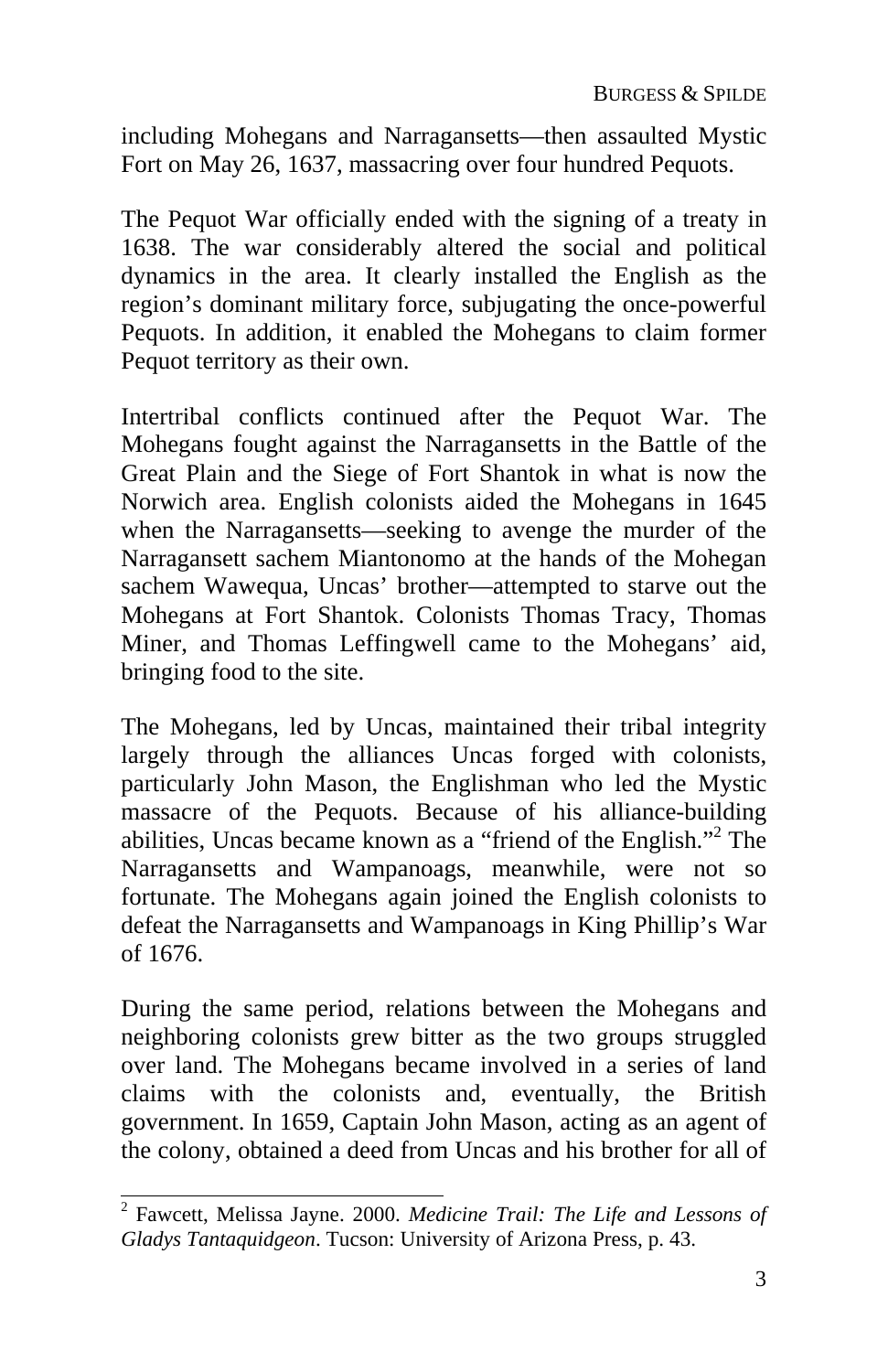the Mohegan lands. John Mason surrendered the deed to the Colony of Connecticut in 1660. Later, Mason's descendants questioned the validity of this transaction, arguing that Mason meant to secure the lands for the Mohegans and did not intend to take the lands from them. Consequently, the Mohegans aligned with some of Mason's descendants in a lengthy battle against the colony for substantial tracts of land already widely settled by colonists. The lawsuit dragged on for more than seventy years. Frances Caulkins, a historian of Norwich, noted the support of Norwich residents for the Mohegans' plight:

The citizens of Norwich entered into the Mason controversy with great warmth and zeal, most of them espousing the cause of the Indians, some doubtless from an honest opinion that they had been injured and defrauded, and others from interested motives.<sup>3</sup>

Under the authority of Queen Anne, the Commissioners of all of the colonies served as representatives in court to argue the case. The aforementioned Thomas Le[ffi](#page-7-0)ngwell of Norwich, a longtime friend of the Mohegans, was one of the Commissioners and exerted considerable influence over the other members of the Commission. In 1705, the court ruled in favor of the Mohegans; however, the English government made little effort to enforce the ruling, and the Mohegans continued to suffer the loss of their lands.

In 1720, the General Assembly of the Colony of Connecticut appointed a committee to hear the grievances of the Mohegans, deliberate possible reparations to the group, and "endeavor to settle all differences between them and their neighbors."<sup>4</sup> A subsequent meeting yielded a resolution that was "apparently successful in settling the various claims and reconciling all parties."<sup>5</sup> In 1721, between 4,000 and 5,000 acres of land was set aside and designated for the use of the Mohegan Indians.

 3 Caulkins, Frances Manwaring. 1987. *History of Norwich, Connecticut*. Hartford: Press of Case, Lockwood and Brainard, p. 267. 4

 $<sup>4</sup>$  Ibid.</sup>

<span id="page-7-0"></span> $<sup>5</sup>$  Ibid.</sup>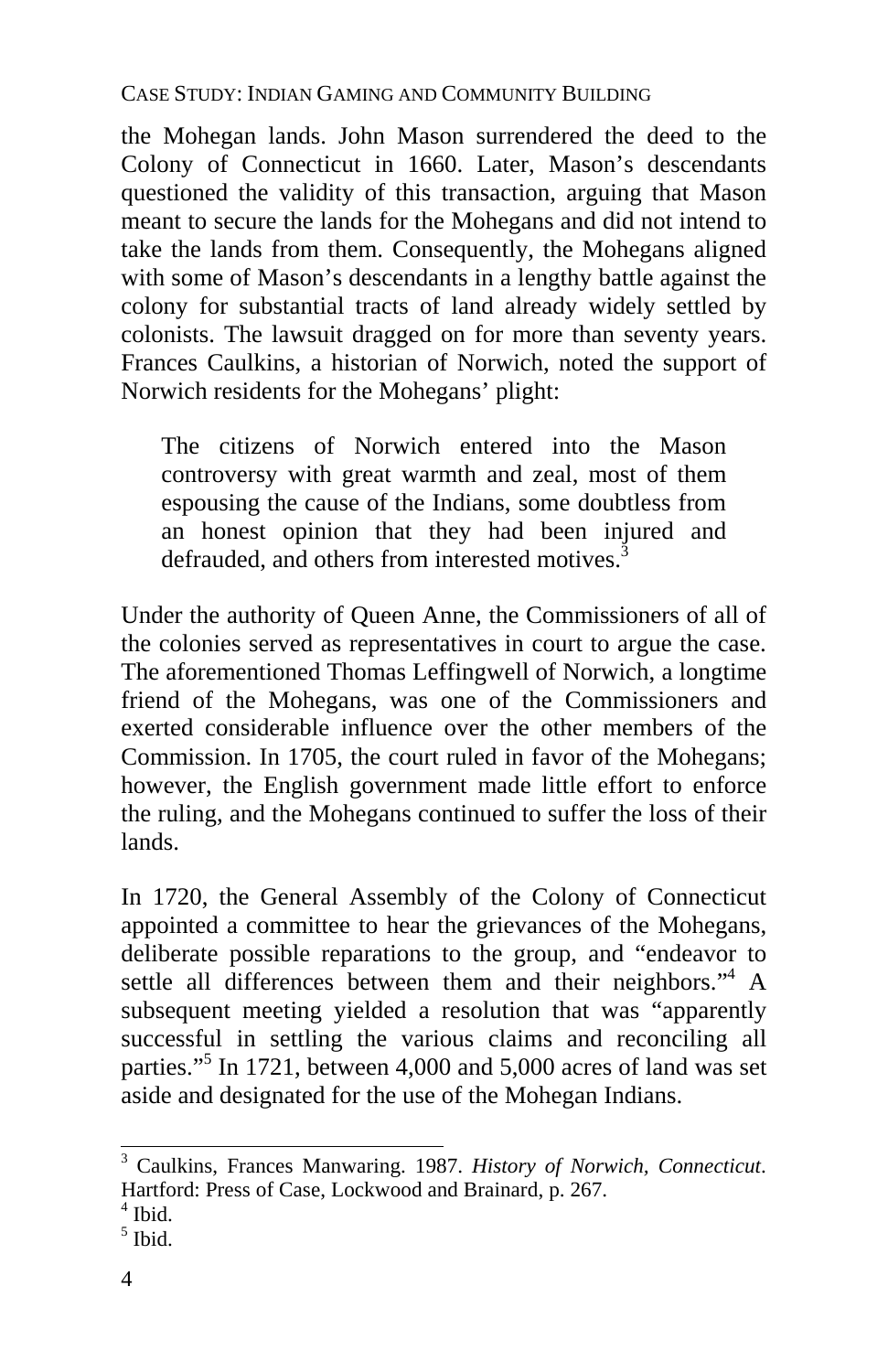### **EARLY EXPOSURE TO ENGLISH CUSTOMS**

The Mohegans' sustained interaction with English settlers resulted in considerable early exposure to English customs, most notably Christianity. Samson Occum (1723-1792), a famous Mohegan leader and Indian advocate, became a Christian missionary who ministered to many of the neighboring tribes. An early student of the New England Christian Indian School in Lebanon, Connecticut, Occum advocated education for Indians and raised funds to further Indian education at the Lebanon school. His efforts were thwarted, however, when non-Natives misappropriated the money that Occum had raised and channeled it to the founding of Dartmouth College in Hanover, New Hampshire.

Although the Mohegans maintained beneficial relationships with many of their non-Native neighbors, particularly the Mason family, they still suffered the effects of colonial policies and machinations. In 1769, for example, a controversy arose as to which sachem the colony ought to recognize as the leader of the tribe—John Uncas, who enjoyed the support of most Mohegans, or Ben Uncas III, the colony's first choice. To end the controversy, the colony eventually outlawed the Mohegan sachemship. Rather than have this result forced upon them, the Mohegans made their own decision to discontinue the position of sachem. The dispute ultimately divided the nation's settlement into two villages: John's Town and Ben's Town.

In the  $19<sup>th</sup>$  century, the effects of the Christianizing movement, the growth of the whaling industry, and emigration led to a decline in the number of Mohegans that resided on Mohegan land—despite the fact that the nation escaped explicit removal and relocation to the west. In 1831, the Mohegans established a Christian church and school on their land, which by that time totaled between 2,500 and 3,000 acres. The Mohegans contributed the property for the church, and a non-Native missionary from Norwich named Sarah Lanman Huntington spearheaded the fundraising. Huntington secured monies from the Federal Civilization of the Indian Fund and the Society for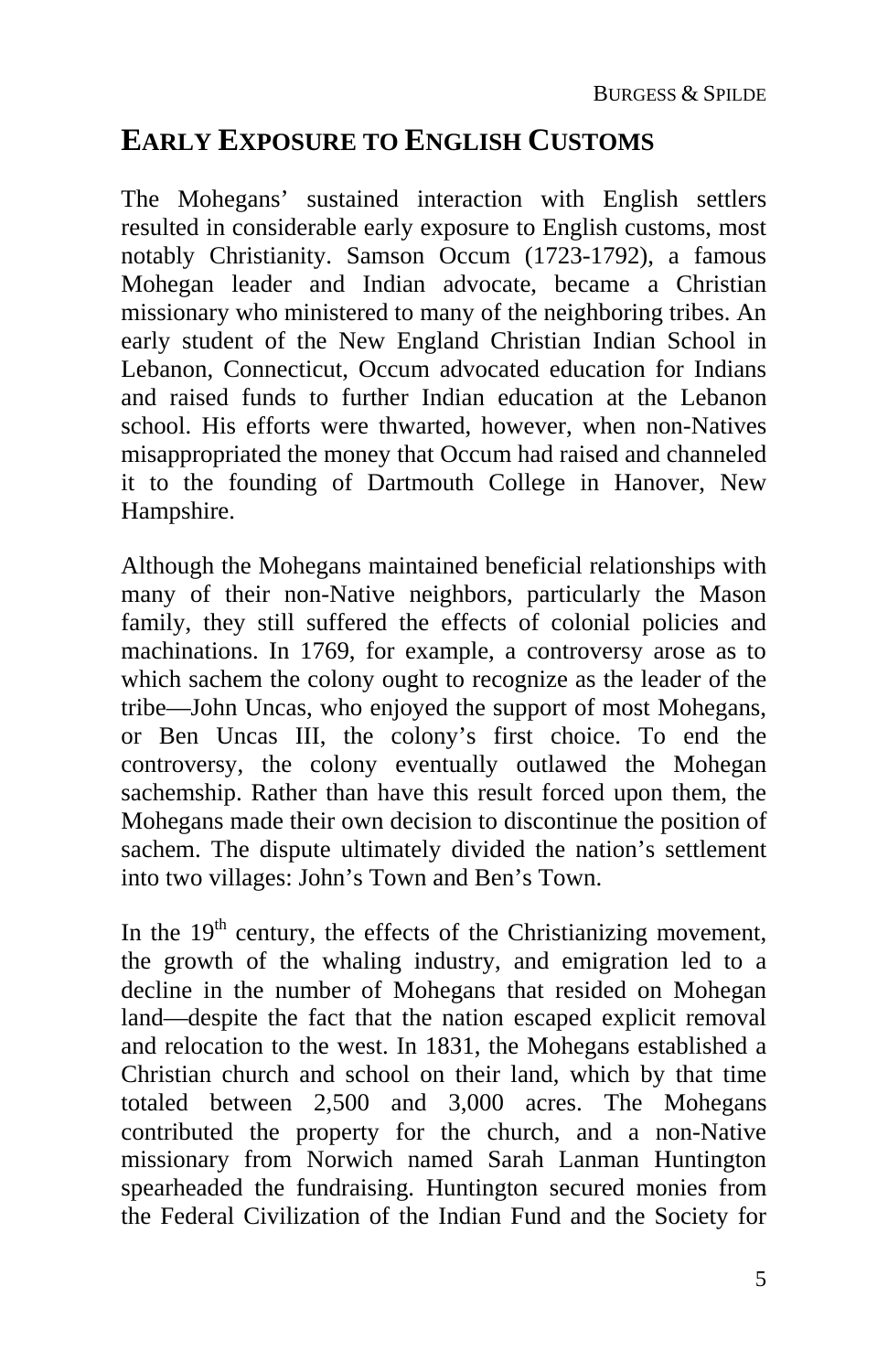the Improvement of Indians (the Congregational Church) to fund the church and school projects. Reverend Anson Gleason, a non-Native who previously served as a missionary to the Choctaws and Cherokees, became the church's pastor.

The Mohegan Church, as it was called, welco[m](#page-9-1)ed a congregation of both Mohegans and non-Natives, which further facilitated intercultural alliances. The Mohegan Church Ladies' Sewing Society regularly met at the church, and the church grounds and surrounding area served as the site of the Wigwam Festival, which derived from the Mohegans' traditional Green Corn Festival. Anthropologist Frank Speck noted in a 1923 account that "the green in front of the church is still the spiritual center of life at Mohegan."<sup>6</sup> To this day, the church serves as a primary meeting place for the Mohegan community.

By the mid-19th century, a large part of the Mohegans' land in Montville was held in common for the tribal membership, while certain plots were allocated to thirteen Mohegan families totaling 60 to 70 persons.<sup>7</sup> State-appointed overseers rented the remaining portion of the land to non-Natives. Among the Mohegans, these overseers became notorious for their corruption and mismanagement, so in 1861, the nation petitioned for freedom from them. By 1872, the "reservation" was dissolved, excepting the Mohegan Church and tribal burial grounds. Yet the latter did not escape additional desecration; local development continued to impinge upon the site, making it necessary for the Mohegans, in 1899, to petition the Connecticut General Assembly for the right to sue for the Norwich Royal Burial Grounds. The Mohegans pursued their claim again in 1915, this time pressing their claim until 1935.

By the early  $20<sup>th</sup>$  century, although the Mohegans' land base was reduced to the church site and all tribal members had officially

<span id="page-9-0"></span><sup>&</sup>lt;sup>6</sup> Speck, Frank G. 1928. Native Tribes and Dialects of Connecticut. In The Forty-Third Annual Report of the Bureau of Ethnology. Washington, G.P.O, p. 254

<span id="page-9-1"></span><sup>7</sup> *The Uncas Monument*. 1842. Souvenir newspaper published in conjunction with the erection of a monument to Uncas July 4, 1842 in Norwich, CT., M24. as cited in Soulsby, 1979.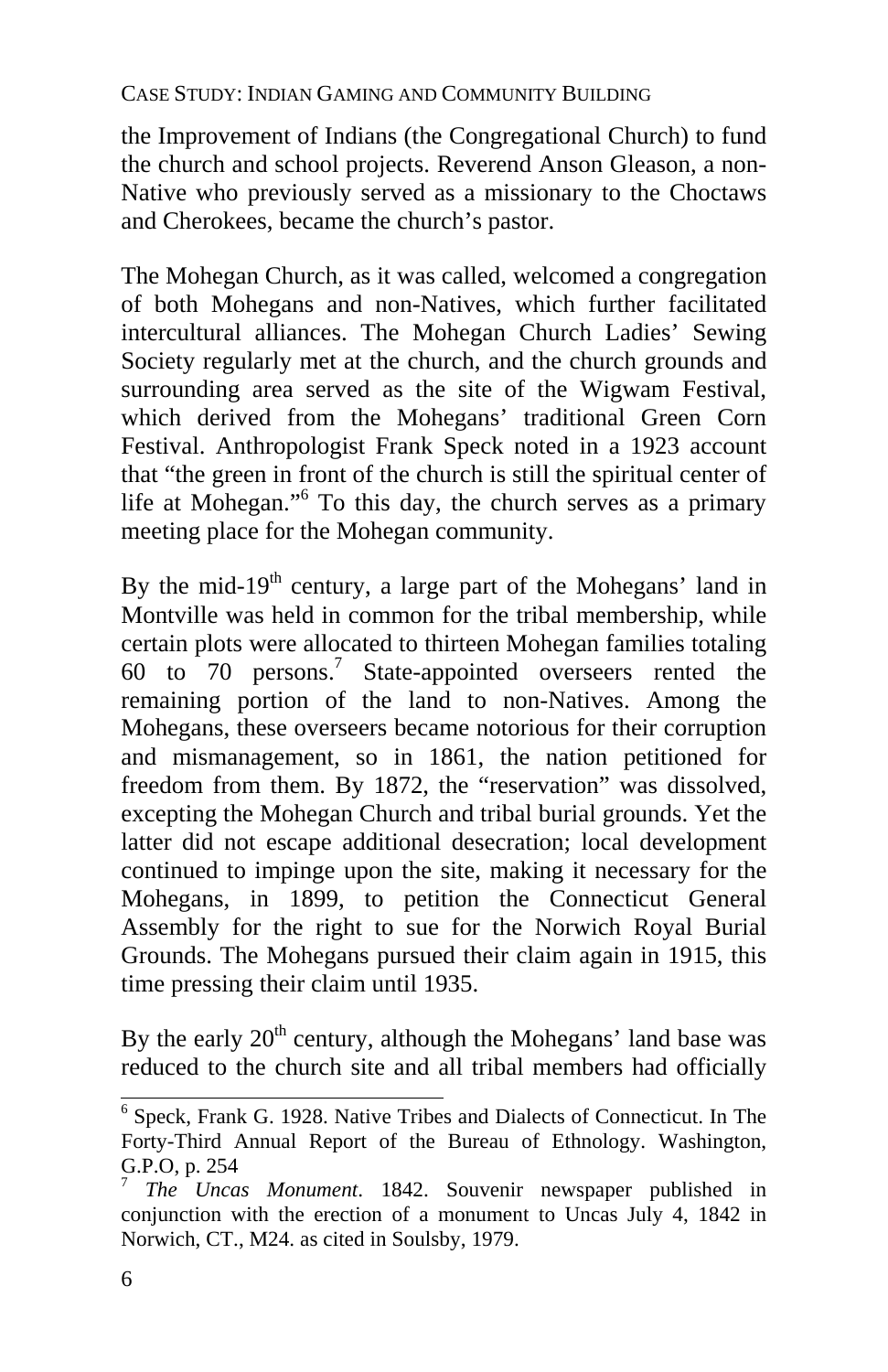become citizens of Connecticut, there was still a sense of nationhood. In 1920, many tribal members banded together and formed the Mohegan Indian Association. The group organized to insure the maintenance of the tribe's culture and to promote its social and political causes. The Association also worked to locate and reunite other Mohegans. In the late 1920s, the Association noted that the Mohegan population numbered 122, 31 of whom lived on or near Mohegan Hill, 73 in Norwich and New London, and 18 scattered throughout the area of New London County.<sup>8</sup>

During this period, the Mohegans also sought to capital[iz](#page-10-0)e on their earlier relationships with neighboring families and educate the newer generations about their history and culture. In 1931, Mohegan John Tantaquidgeon, along with his children Harold and Gladys, founded the Tantaquidgeon Museum, a repository for Mohegan artifacts as well as items from other tribes. Harold Tantaquidgeon believed that educating the non-Native public raising their awareness and understanding—was a key to preserving Mohegan culture and nationhood. He expressed his reasoning in the following:

It's harder to hate someone that you know a lot about. One day when these kids grow up and it comes time for them to vote on Indian issues, they'll know enough about us to vote the right way. $9$ 

Gladys Tantaquidgeon contributed artifacts to the museum that she collected during her work and studies in other parts of Indian Country. She served as an educational administrator for the federal government working with northeastern tribes, as a social worker among the Yankton Sioux, and as a Native arts specialist

<sup>8</sup> Speck, Frank (1928) Native tribes and Dialects in Connecticut. In *The Forty-Third Annual Report of the Bureau of Ethnology*. Washington, G.P.O. pp. 212-213 as cited in Guilette, Mary E. (1979). *American Indians in Connecticut: Past to Present.* Prepared for the Connecticut Indian Affairs Council of the State of Connecticut. p. M25.

<span id="page-10-0"></span>Fawcett, Melissa Jayne (1995) *The Lasting of the Mohegans, Part 1: The Story of the Wolf People*. The Mohegan Tribe, Uncasville, CT. p. 28.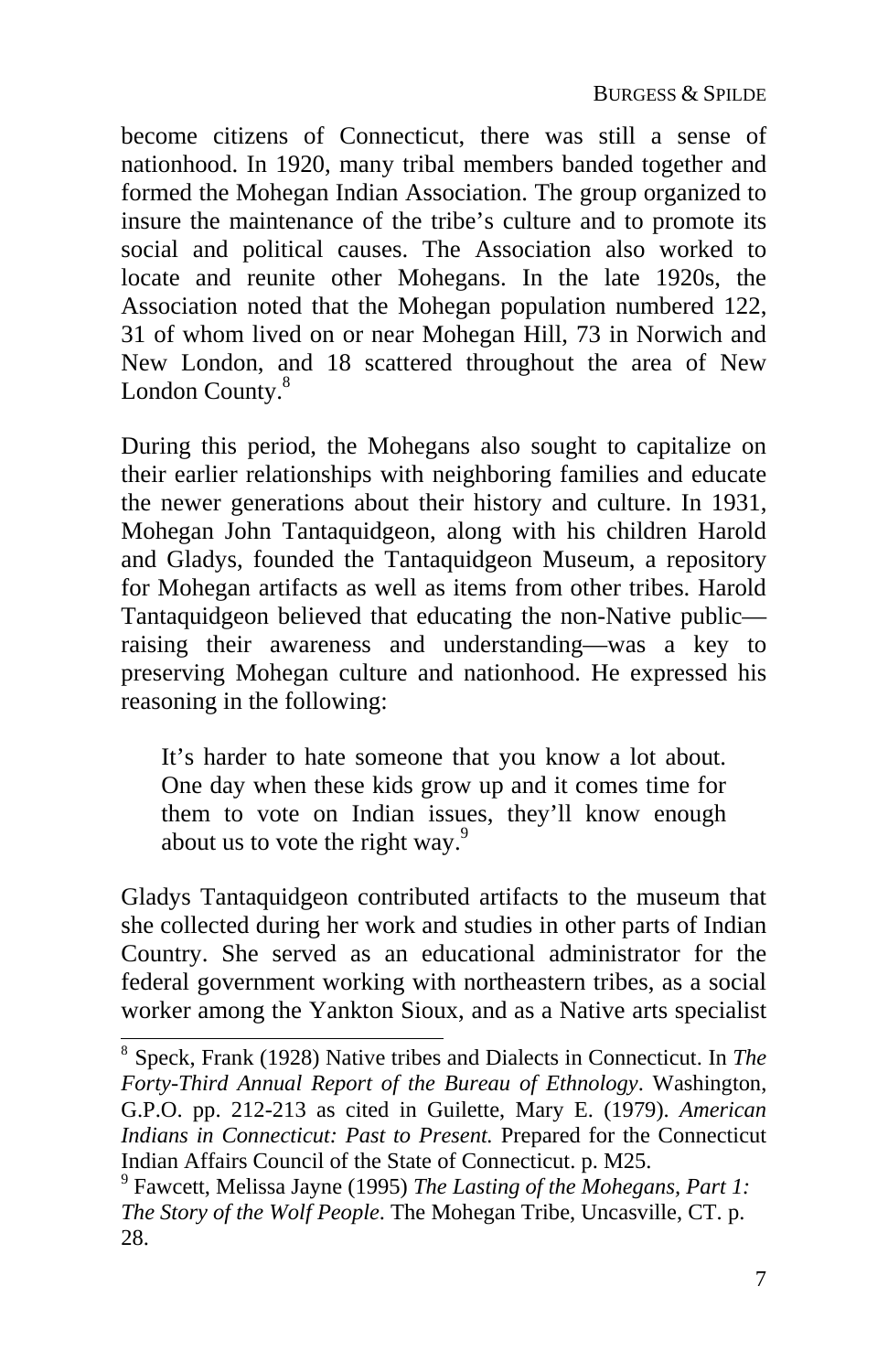on the American Indian Arts and Crafts Board in the 1930s. Tantaquidgeon studied at the University of Pennsylvania under the tutelage of anthropologist Frank G. Speck, earning her Associates Degree. Speck conducted extensive fieldwork with the Mohegans in the early  $20<sup>th</sup>$  century. Through Speck, Gladys met many Native leaders from all over the United States.

Harold Tantaquidgeon's mission to educate the non-Native public about Mohegan culture achieved success in a number of different ways. Local schoolchildren made annual visits to the Tantaquidgeon Museum and many visitors came from afar, evidenced by the collection of postcards gathered by the Tantaquidgeon family. The primary benefit of the Tantaquidgeon's efforts, however, manifested itself in the Mohegans' relationships with the local community. For example, the Mohegans prepared an exhibit for Montville's bicentennial in 1986 illustrating the enduring relationship of goodwill between the tribe and the townspeople. Mohegans Courtland Fowler and Gladys Tantaquidgeon served as marshals in the parade that accompanied the town's festivities. The town also dedicated its commemorative yearbook to Gladys and Harold Tantaquidgeon.

### **A HISTORY OF COMMUNITY RELATIONS**

Such neighborly relations have many historical precedents. In 1842, the town of Norwich officially recognized the Mohegan sachem Uncas for his faithful relationship with the English colony. The town erected a stone monument in his memory at a ceremony attended by U.S. President Andrew Jackson.

Gladys Tantaquidgeon recalled attending a celebration in Norwich in 1909 of the  $250<sup>th</sup>$  anniversary of Uncas' grant of Norwich to the English. President William Howard Taft attended, and Gladys remembers shaking his hand. The Mohegans' participation in such ceremonies was common. Gladys recounted, "On many different occasions, Mohegan Indians would be honored in Norwich and New London and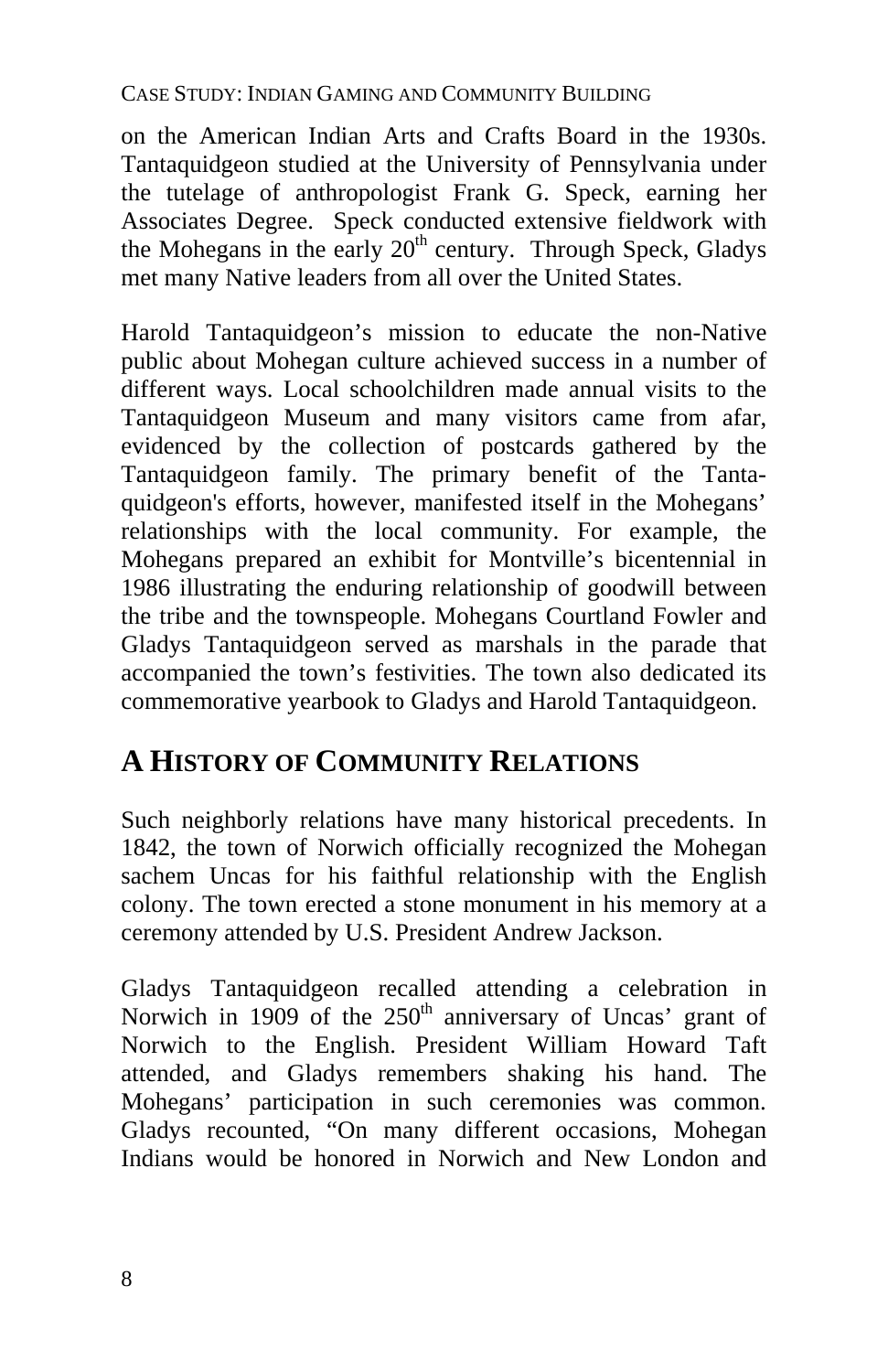served dinners and would meet various dignitaries."<sup>10</sup> The Mohegans also participated regularly in Norwich's annual Rose Arts parade, an event established in 1965, to represent their tribe.

In addition to these numerous ceremonial expressions, the city of Norwich articulated its relationship with the Mohegan tribe in a more formal way. On May 10, 1994, Norwich City Council President Harry A. Jackson issued a proclamation that commemorated the relationship of Norwich and its citizens with the Mohegan Nation:

**Whereas,** the City of Norwich, through generations, has held a relationship with the Chiefs of the Mohegan Nation; and

**Whereas,** in the year 1992, the City of Norwich signed a Treaty with Ralph Sturges, Chief of the Mohegan Nation, affirming an alliance regarding Yantic Falls; and

**Whereas,** the City of Norwich continues that friendship with Chief Ralph Sturges and the Mohegan Nation;

**Now, therefore, I Council President Harry A. A. Jackson, on behalf of the Norwich City Council,** do hereby affirm that friendship with Chief Ralph Sturges and the Mohegan Nation and trust that it will continue in the years to come.

In order to insure good relations between the tribe and the colony, and later the state, the Mohegans have made similar gestures of honor at their own ceremonies. In turn, the State of Connecticut has recognized continually the Mohegans. In 1986, the University of Connecticut created a scholarship in the name of Gladys Tantaquidgeon and presented her with an honorary doctorate in humane causes. Today's good relations between the tribe and larger community are in large part a result of these ongoing diplomatic efforts.

 <sup>10</sup> Fawcett, Melissa Jayne. 2000. *Medicine Trail: The Life and Lessons of Gladys Tantaquidgeon*. Tucson: University of Arizona Press, p. 45.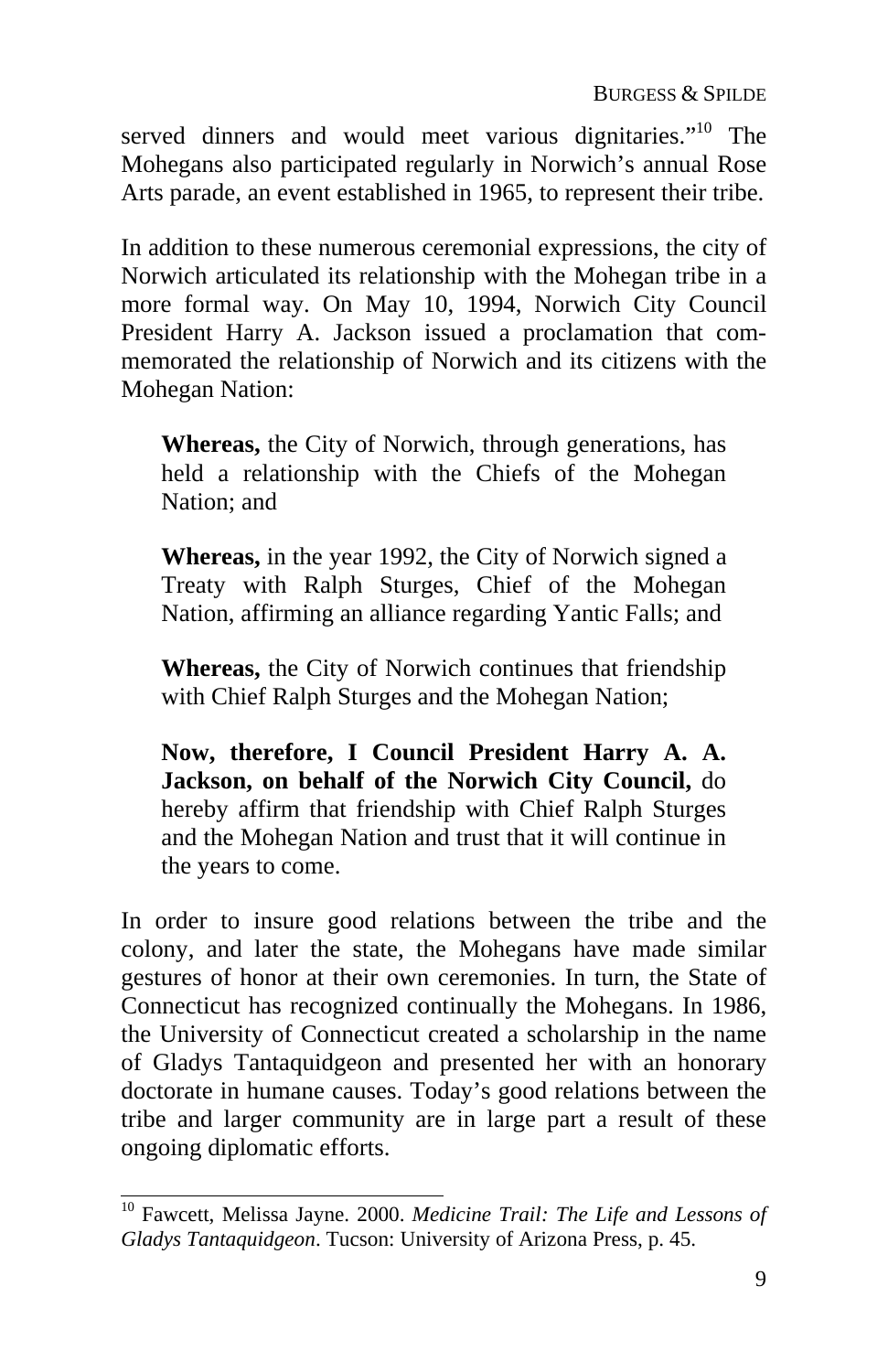### **CONTEMPORARY PARTNERSHIP EFFORTS**

The Mohegans' efforts to create and maintain partnerships have paid dividends in areas that have both social and cultural significance for the tribe. For example, in 1992, the Mohegans joined forces with the Mashantucket Pequots of Ledyard, Connecticut, the Golden-Hill Paugussetts of Trumbull and Colchester, Connecticut, the Narragansetts of Charlestown, Rhode Island, and the City of Norwich to protest the proposed building of a hydroelectric plant in the Yantic Falls area of Norwich. Yantic Falls is a historic and sacred place for the Mohegans, as it is the site of Uncas' Leap, where the sachem Uncas is believed to have leapt over a chasm while being pursued by enemy Natives. Largely through the strength of their combined resistance, the Mohegans, the City of Norwich and their allies successfully thwarted the plan for the plant.

The relationship of open communication and trust between the Mohegans and neighboring communities was tested when the Mohegans applied for and attained federal recognition as an Indian tribe, an official distinction signifying a formal government-to-government relationship between the nation and the federal government. Often, local municipalities oppose tribes' bids for federal recognition, fearing a perceived "loss of local control" once a Native nation's sovereign rights are thus affirmed.

Although this is a common challenge, it proved to be less problematic for the Mohegans than for many Native nations. The Attorney General of Connecticut and the Town of Montville did oppose the attempt – but once the 974 members of the tribe received notice on March 7, 1994 that their bid for federal recognition had been successful, opposition began to subside. The Mohegan Tribe made concerted efforts to ease the concerns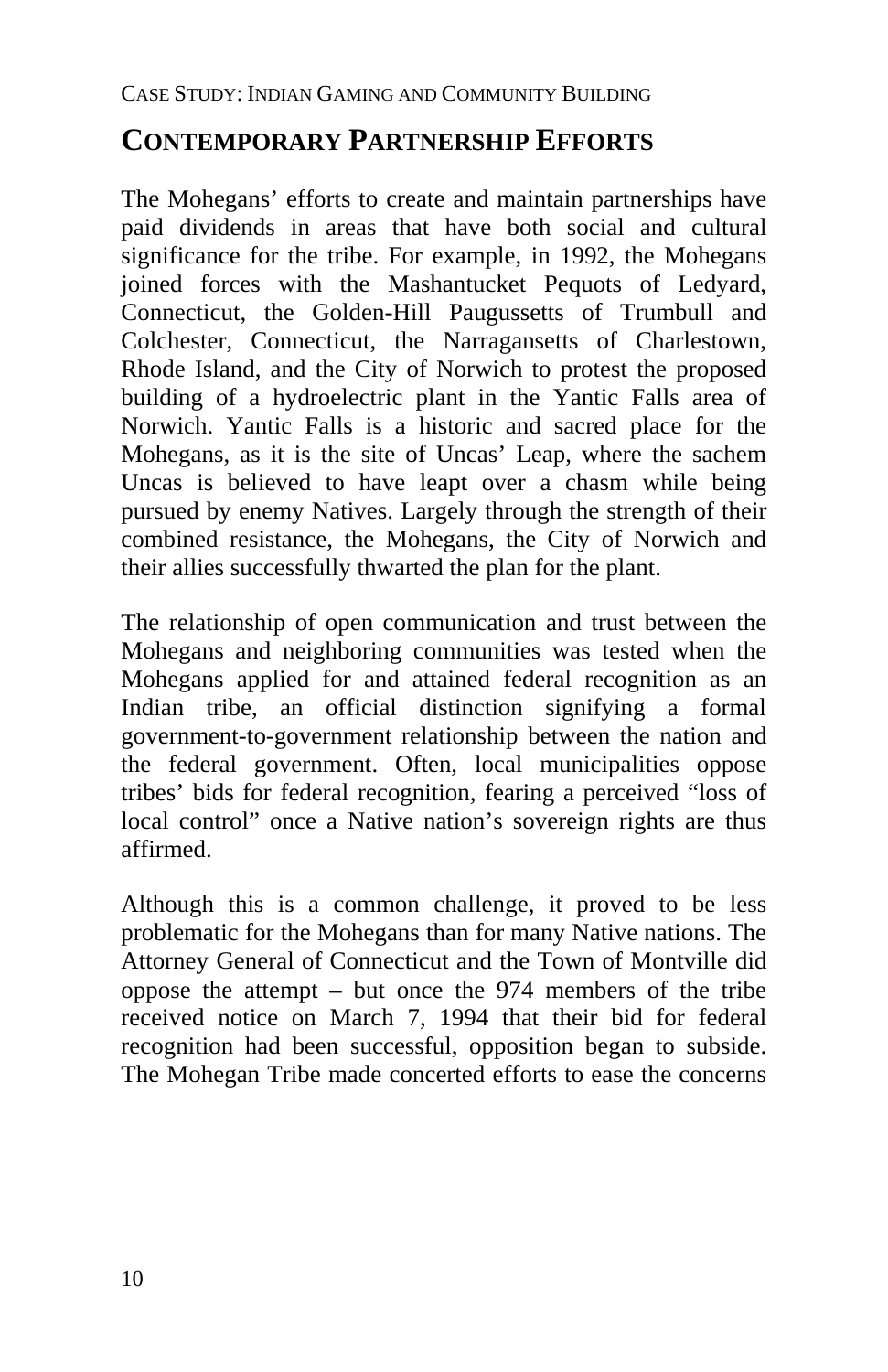of their neighboring communities, including payments in lieu of  $\arccos<sup>11</sup>$ , philanthropic outreach, and other good neighbor policies.

Once the Mohegan Nation received federal recognition, their longstanding land claims case also drew to a close. In 1995, the U.S. government placed 240 acres of the Mohegans' aboriginal territory, a parcel of land that lies on the western bank of the Thames River, in trust for the tribe. The Mohegans then received permission to purchase Fort Shantok, a historic Mohegan site; it too was put into trust.

Soon after achieving federal recognition, the Mohegans forged a compact with the State of Connecticut allowing Class III gaming, and in 1996, the tribe opened the Mohegan Sun Casino. The Mohegans' tribal-state compact mandated an annual contribution of 25 percent of slot revenues to the State of Connecticut—contributions that have bolstered state government resources and, in turn, the state ec[ono](#page-14-0)my. In 2003, for example, the combined payment by the Mohegan and Mashantucket Pequot tribes to the State of Connecticut was more than \$400 million.

Mohegan Sun contributes to the state's economy in other ways as well. Each day it welcomes more than 30,000 visitors, many of whom not only visit the casino, but also visit nearby towns, frequent their businesses, and take part in local tourist activities. Additionally, the tribe and its various economic enterprises employ approximately 10,000 people, which helps keep the unemployment rate in southeastern Connecticut quite low. Overall, the significance of the tribe's casino as a major economic engine for the larger regional economy cannot be overstated.12

 $\frac{11}{11}$  The Mohegan Nation agreed to pay the town of Montville \$500,000 annually to replace the taxes lost for the property upon which the casino sits.

<span id="page-14-0"></span> $12$ <sup>12</sup> A growing body of research in Indian Country points to the substantial multiplier effects that tribal gaming can have for the counties, regions and states in which tribal gaming facilities are located. Cornell and Taylor find, for example, that tribal casino operations in the State of Arizona annually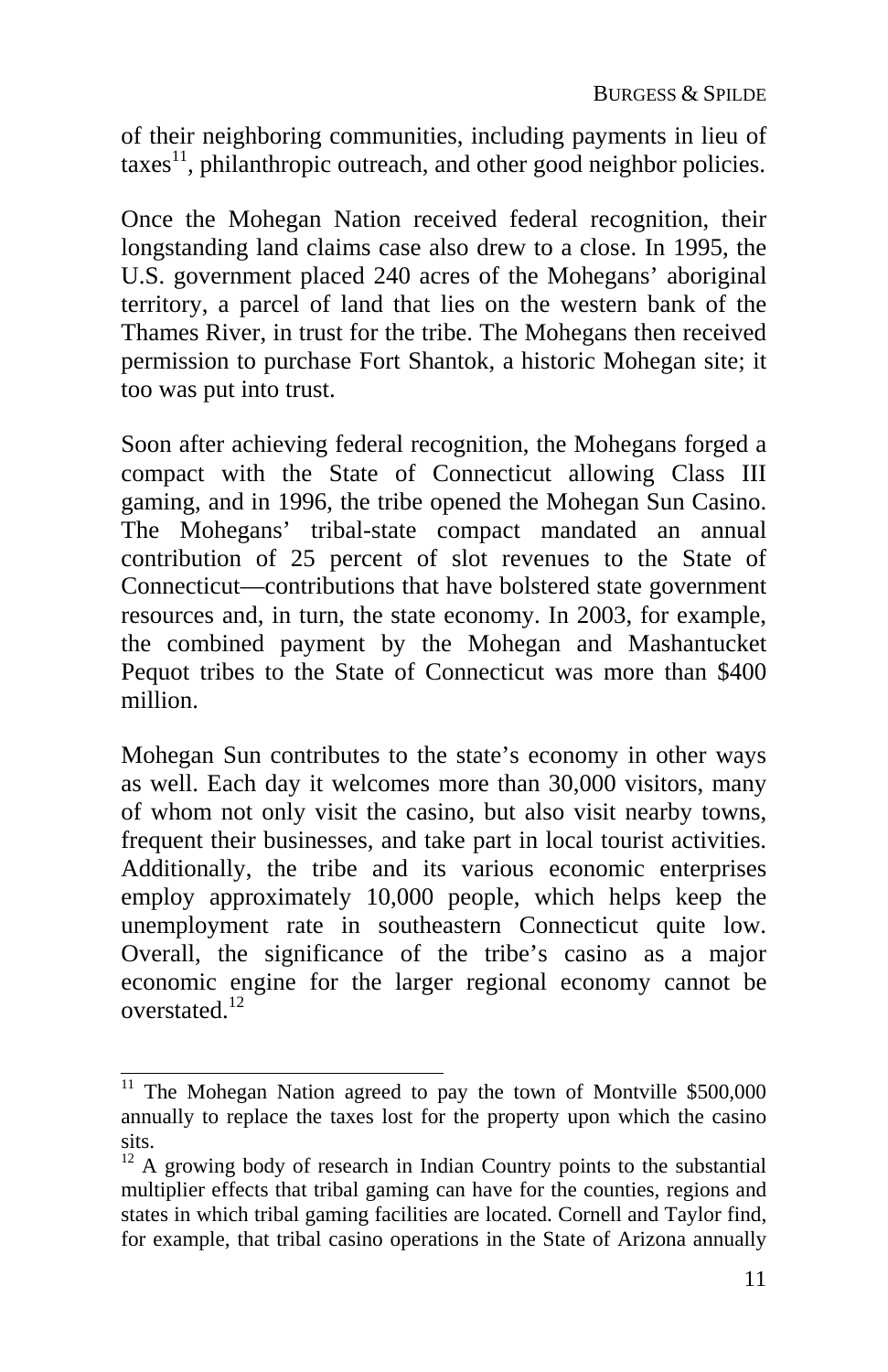During this era of gaming, the Mohegan Tribe has worked hard to maintain mutually beneficial relationships with neighboring communities. For example, it built a \$35 million access road to make the Mohegan Sun casino accessible from area highways so as not to interfere with local traffic.

The former mayor of Montville, Russ Beetham, grew up on Mohegan Hill with Mohegans as neighbors. He attended the Mohegan Church and was a member of the Mohegan Youth Fellowship. Beetham made a vow at the time the Mohegans opened their casino: "We (the Town of Montville and the Mohegan Tribe) will live together, we will work together, we will grow t[oge](#page-15-0)ther, and we will share together."<sup>13</sup> According to members of the tribe and the local community, it is the close personal relationship between leaders and residents from both communities, as well as an ongoing commitment to collaboration, which most profoundly influences community relations.

Mohegan historian Melissa Tantaquidgeon summarized the approach the nation has adopted in its relations with non-Indian neighbors in the following:

We have to consider the concerns of the community. Their concerns are weighed in. The tribe is very careful about that. The people in Montville have a very good relationship with the tribe. Non-Indians are part of the community. 14

 $\overline{a}$ 

spend hundreds of millions of dollars on goods and services, much of which comes from non-Indian vendors and suppliers; produce thousands of jobs for non-Indians as well as tribal members; and generate tens of millions of dollars in added federal and state payroll taxes and even more in extra state and local sales taxes (Cornell, Stephen and Jonathan B. Taylor. 2001. *An Analysis of the Economic Impacts of Indian Gaming in the State of Arizona*. Tucson: Udall Center for Studies in Public Policy, the

University of Arizona).<br><sup>13</sup> Russ Beetham, Symposium on Intergovernmental Agreements, Harvard University, May 6, 2003.<br><sup>14</sup> Melissa Tantaquidgeon, Museum Authority, personal communication,

<span id="page-15-0"></span>March 17, 2003.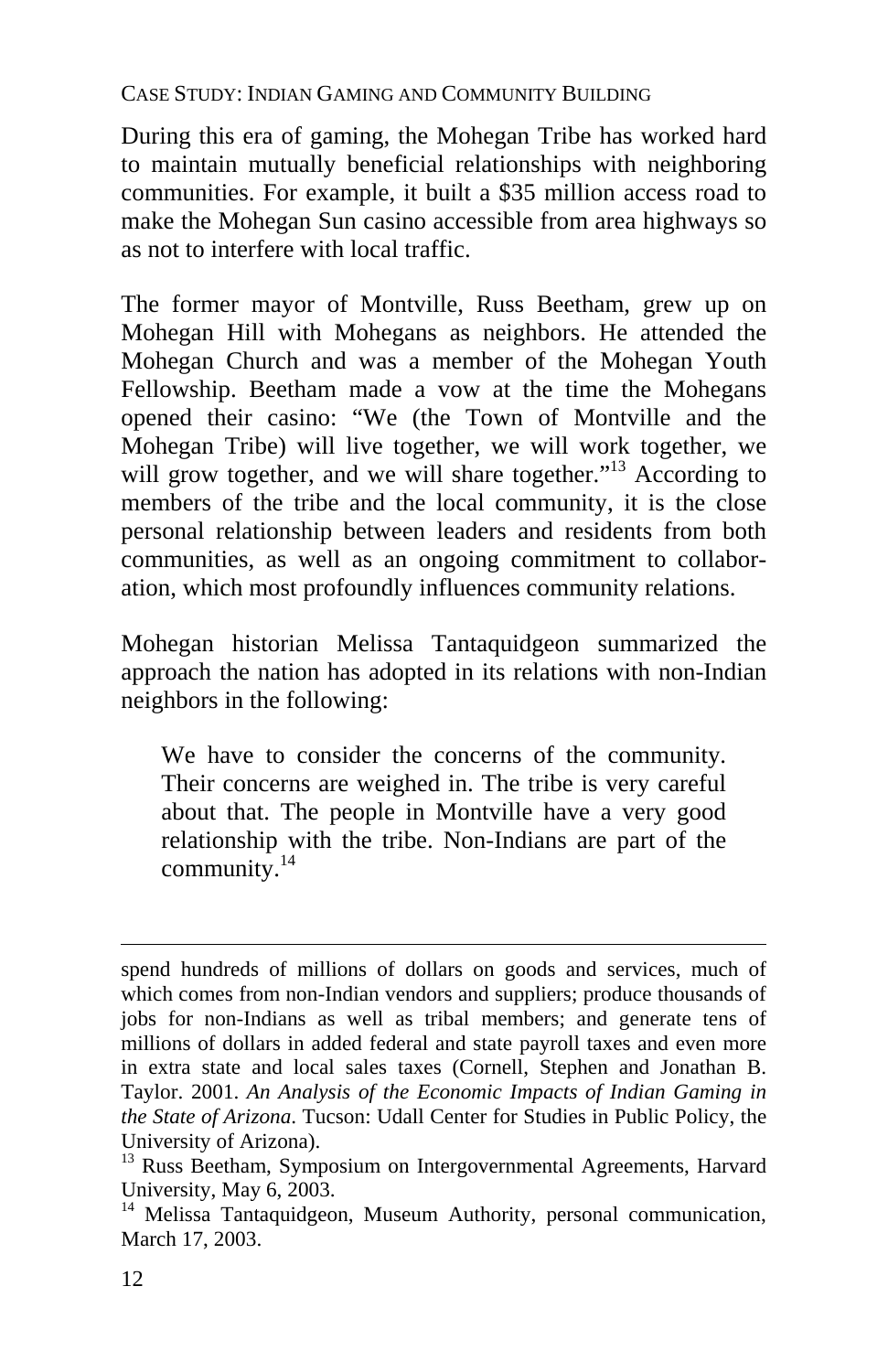Thomas Acevedo, the Mohegan Tribe's Chief of Staff, said the following about the nation's relationship with the citizens of Montville:

They are really viewed as one and the same, together. In fact, many of the key officials that work for the tribe in various capacities are residents of Montville and, likewise, served on the Montville To[wn](#page-16-0) Council in the past. That bodes well for the tribe and also for the officials, in terms of their understanding and willingness to work with the tribe.<sup>15</sup>

Montville is not the only community that has benefited from the gaming enterprises of its Indian neighbors. In Norwich, defense industry cutbacks in the early 1990s increased local unemployment and reduced municipal revenues. Mayor Arthur Lathrop summarized the impact of Indian gaming on his city:

To use a gaming analogy, and to sum it all up, we now have a hand to play. We had no hand to play, we had no future in Norwich, prior to the opening of Foxwoods (the casino of the Mashantucket-Pequots) and then the Mohegan Sun.16

### **NATION AND COMMUNITY DEVELOPMENT MADE POSSIBLE BY FEDERAL RECOGNITION AND INDIAN GAMING**

Federal recognition and subsequent casino development marked a turning point for the Mohegan Tribe, affording it the chance to provide, as a sovereign government, a new range of services to its members. The organization of the tribal government, the nation's allocation of tribal revenues, and its commitment to paying down its debt for the casino expansion, all reflect the priorities of the Mohegan Tribe—in particular, a dedication to

<sup>&</sup>lt;sup>15</sup> Thomas Acevedo, Symposium on Intergovernmental Agreements, Harvard University, May 6, 2003.<br><sup>16</sup> Arthur Lathrop, Symposium on Intergovernmental Agreements, Harvard

<span id="page-16-0"></span>University, May 6, 2003.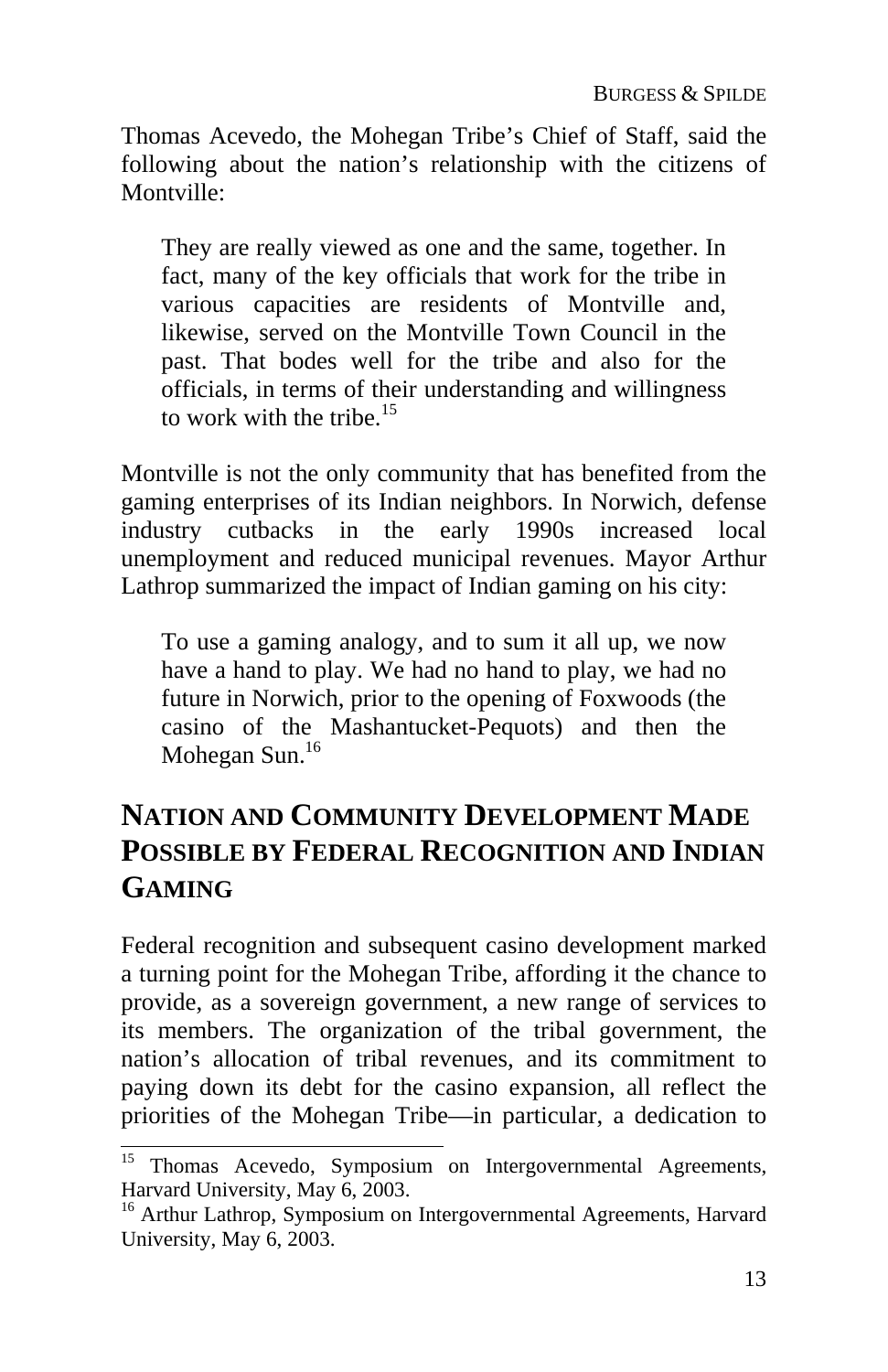investing in its people's futures, a goal demonstrated first by Uncas and his forebears.

#### **Separating the Governing Functions of the Tribe**

After federal recognition, one of the [trib](#page-17-0)e's first governance projects was to build an administrative body comparable to a civil service corps that could implement policies developed by the elected tribal council. In this model, the overall structure of the tribal government maintains a clear and important distinction between the duties of tribal elected officials and tribal administrators. Elected officials serve as the policy makers and are responsible for thinking about the overall, long-term wellbeing of the nation. Complementing this work, the tribal administration implements the council's policies, remaining distant from political decision-making processes, distance which facilitates effective and efficient program management and service delivery to tribal member[s. A](#page-17-1)ccording to Chief of Staff Acevedo, "Mohegan is a good example of not doing it like everybody else." $17$ 

This clear separation of responsibilities similarly is evident in the operation of the Mohegan Gaming Commission, although it takes on a rather unusual form. Looking only at organizational structure, the commission is "more like a gaming department,' than a board apart from tribal government. Indeed, there is no formal separation between the Mohegan Tribal Council and Gaming Commission. Looking deeper, however, it appears that a separation of powers has been integrated into tribal political culture to such an extent that when elected officials attempt to interfere in regulation duties, "social pressure yanks them back into line." $18$ 

<span id="page-17-0"></span><sup>17</sup> <sup>17</sup> Thomas Acevedo, Chief of Staff, Mohegan Tribe, personal communication, March 18, 2003.

<span id="page-17-1"></span> $^{18}$  Ibid. It is also worth noting that this model is comparable to the socially bound separation of powers found at Cochiti Pueblo (Cornell, Stephen and Joseph P. Kalt. 1997. "Successful Economic Development and Heterogeneity of Governmental Form on American Indian Reservations." In *Getting Good Government: Capacity Building in the Public Sectors of Developing*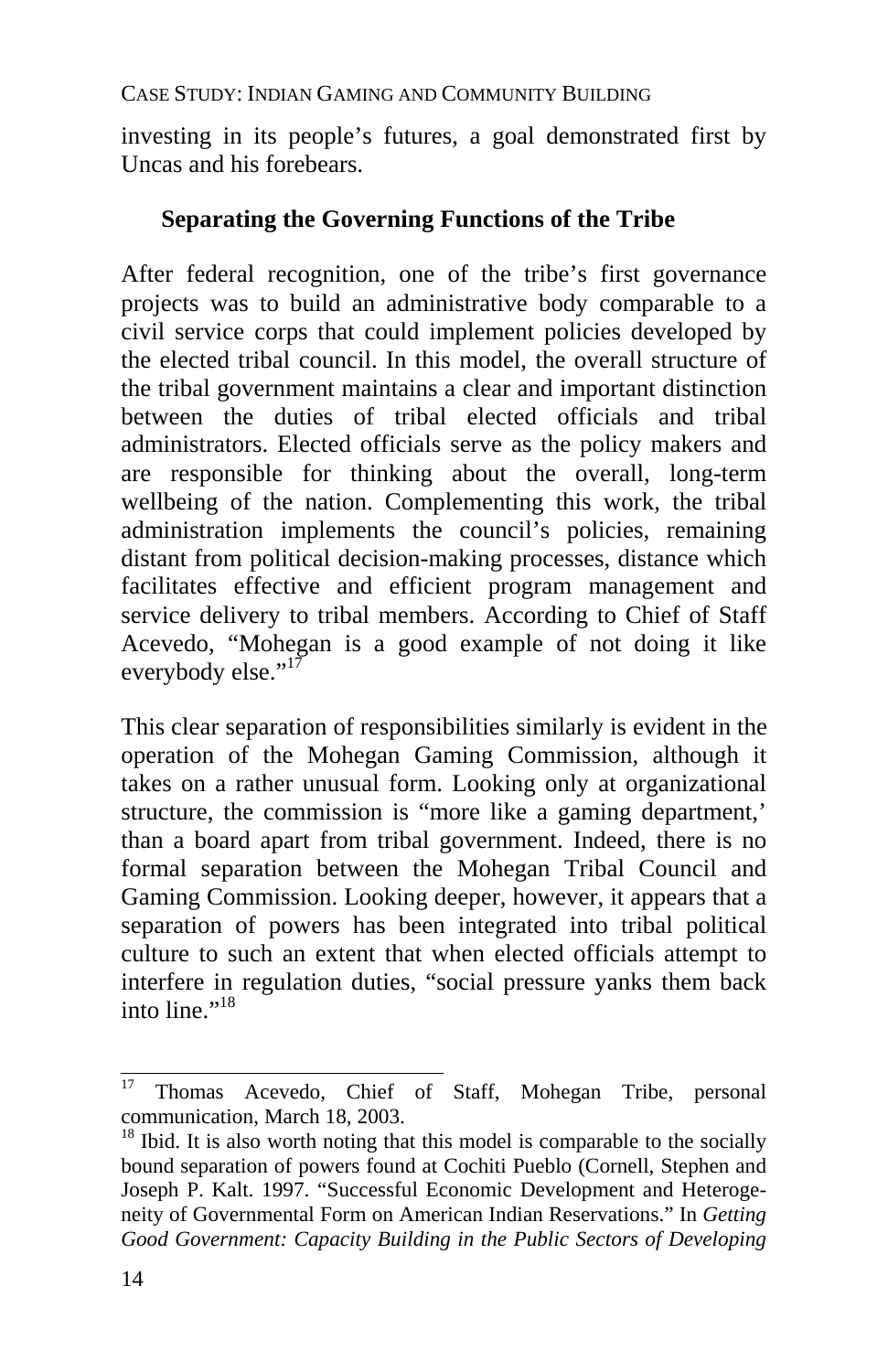#### **Investment in Education**

The Mohegan Tribe believes that its primary investment should be in the education of its members. Tribal members can attend college at no personal expense to themselves, a benefit that has led many to pursue higher education. Another important educational investment is the Mohegan Tribe's daycare center, which provides a mentoring program as well as a gathering place for children and early adolescents. Tribal youth do their homework at the daycare center, make arts and crafts, and play games. The staff arranges regular field trips to destinations such as ice-skating shows, the circus, and zoos. Tribal youth also are given training in skills such as first aid, CPR, and babysitting. In the summer, the tribe offers a nine-week camp program for children twelve years of age and younger.

#### **Investment in Housing**

 $\overline{a}$ 

The Mohegan Housing Authority aims to provide affordable and safe housing for all members of the nation. Its responsibilities include managing thirty single-family homes and nine apartment buildings adjacent to the reservation, which it has owned since 1996 and rents to tribal citizens and non-member casino employees. Originally, the Mohegan Tribe intended to use a \$2.2 million Housing and Urban Development (HUD) grant for this housing investment, but it instead chose to use revenues from its increasingly successful casino to make the purchase and returned the grant money to HUD. As part of its ongoing effort to achieve self-sufficiency, the nation has never used HUD funding for any of its housing programs.

The Mohegan Housing Authority also has set up a mortgage program with a local bank—with the tribe as a partial guarantor—to assist tribal members with purchasing homes.<sup>19</sup> Since its inception, the program has helped 188 Mohegan

*Countries*, ed. Merilee S. Grindle. Cambridge, MA: Harvard Institute for International Development. pp. 257-296.<br><sup>19</sup> Further evidence of partnership is the fact that this local bank also

provides small business and personal loans to tribal members.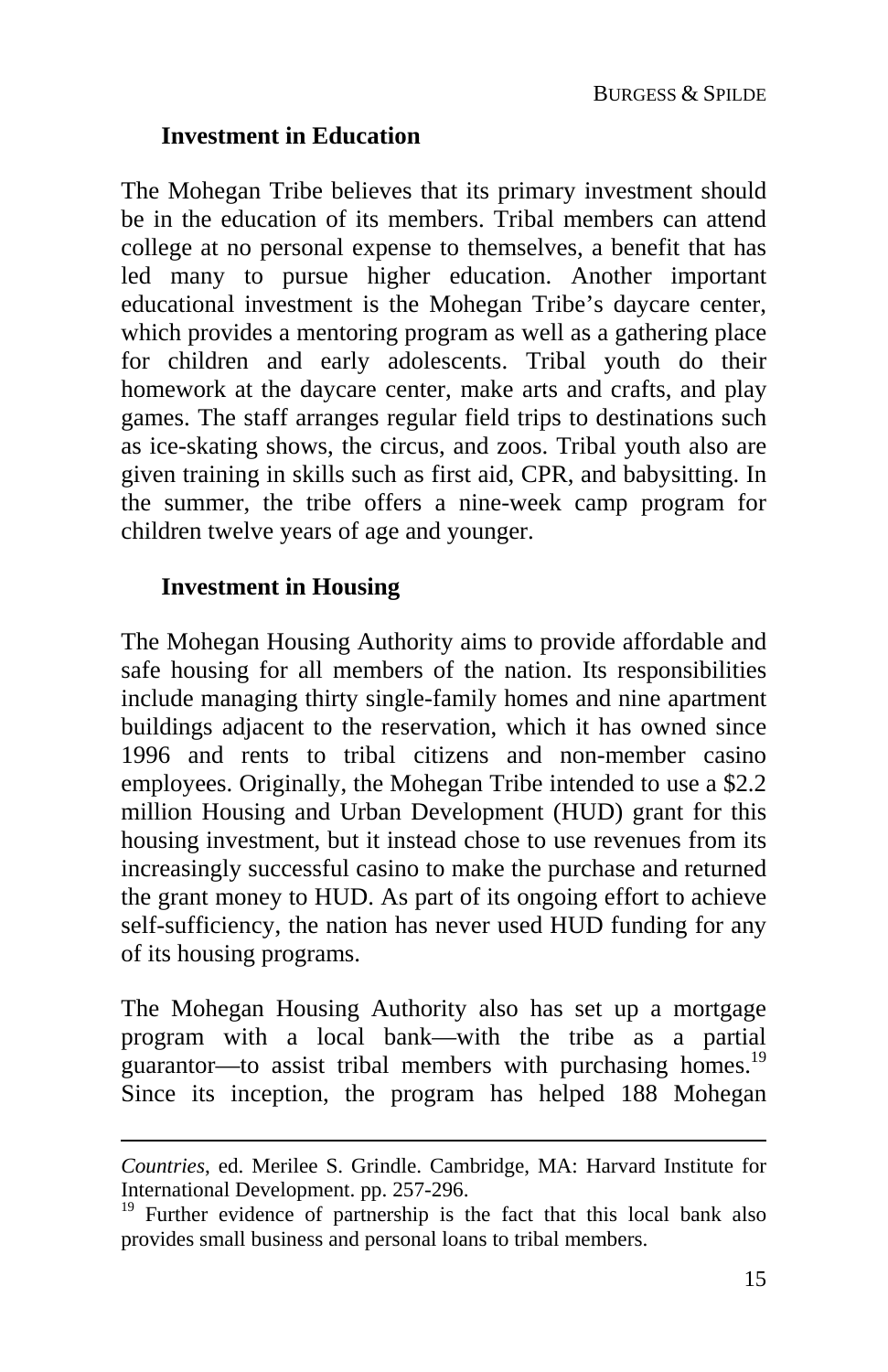members to become first-time homeowners. Importantly, the home loan program is only one part of a larger home purchase and improvement program, which includes assistance with closing costs; grants to pay for pre-purchase radon, water, and pest inspections; support in the acquisition of home improvement loans; and the installation or repair of well and septic systems in members' homes.

Finally, the housing authority offers a range of services to nonowners. A rental assistance program supports tribal citizens who are on the waiting list for tribal housing. An emergency housing assistance program covers damages incurred by catastrophic events. Finally, the tribe uses the revenues from gaming to entirely fund the tribe's elderly housing center, which currently has 36 apartments.

### **The Mohegan Sun's Role**

The ability to accomplish the aforementioned is best attributed to the success of the Mohegan Sun Casino as well as the diligent efforts of the Mohegan Tribe to maintain historical continuity. The casino provides the capital for the tribe to accomplish its broader, long-term goals. Even the etymology of the casino's name is indicative of its role in the community. "Mohegan" in the Mohegan language means "The Wolf People," referring to the fact that the Mohegan Tribe was once the Wolf Clan. "Sun" in Mohegan actually means "rock." Rocks traditionally served as gathering places for the Mohegan, places where important meetings were held. The name "Mohegan Sun," then, translates to "The Rock of the Wolf People," or "The Foundation of the Wolf People."<sup>20</sup> The name provides one of the many links between the casino and the culture and goals of the Mohegan Nation, a link that the untrained eye may not readily recognize.

A central challenge of designing the Mohegan Sun Casino involved striking a balance between the artistic desires of designer David Rockwell and his team and the Mohegans'

 $\overline{a}$ 

<sup>20</sup> Melissa Tantaquidgeon, Tribal Historian, personal communication, March 17, 2003.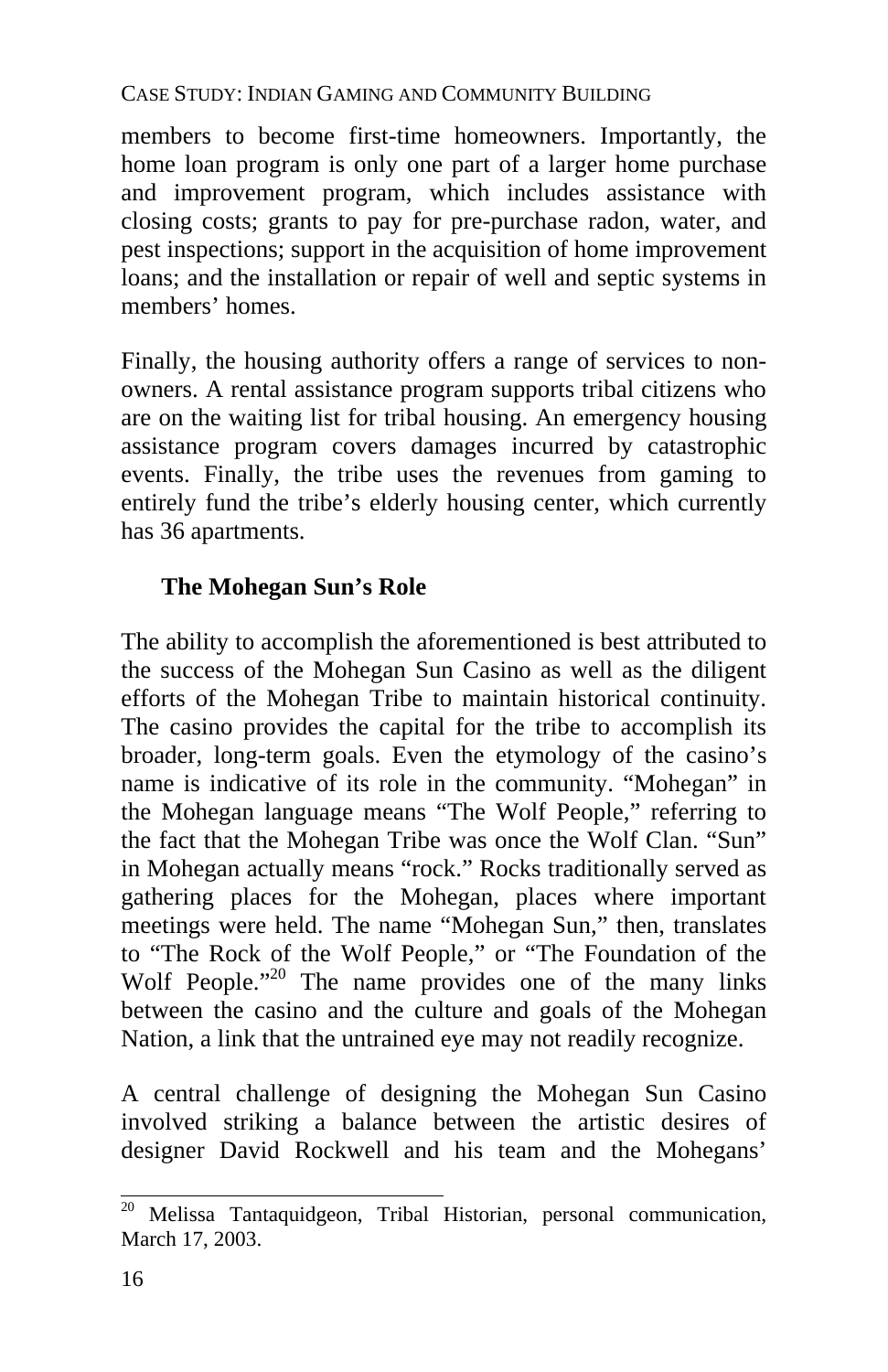insistence that cultural design elements incorporated into the casino be genuinely Mohegan. According to tribal historian Melissa Tantaquidgeon, "The difficulty was in trying to explain how subtle differences made something look Mohegan versus not Mohegan."<sup>21</sup>

Before the design process commenced, the tribe decided that it wanted aspects of Mohegan culture integrated into the design of the casino. Since this would be the first structure of its kind for the tribe, the tribe held several meetings during the design process to discuss which elements of Mohegan culture should be highlighted by the casino. Tantaquidgeon summarized it this way: "We realized there isn't a single building in the world built with a Mohegan influence. We wanted people to come here and feel like they were entering a Mohegan world."<sup>22</sup>

To that end, the final design of the casino reflects Mohegan culture and traditions down to the last detail. Visual symbols representative of the Mohegan-Pequot language are used as media of cultural expression throughout the casino. The facility's external frontispiece, composed of two geometric towers of reflective mirrored glass, was designed to resemble the quartz crystals that are plentiful in the region. "Traditional Mohegan architecture was low and flat," said Tantaquidgeon, "but we had limited land on which to build the facility, so we had to adapt." Inside the casino, nearly every design element reflects some salient aspect of Mohegan culture. Marks in the casino floor represent the vertical stratification of the earth. Painted skins decorate the walls of the "Earth" casino. The "Sky" casino is adorned with large-scale replicas of traditional Mohegan beads. Other traditional design elements used include turkey feathers, corn husks, and birch bark.

### **LIVING HISTORY**

Ultimately, the Mohegan Sun casino is representative of both the nation's past as well as its future. In the words of Melissa

 $^{21}$  Ibid.

 $22$  Ibid.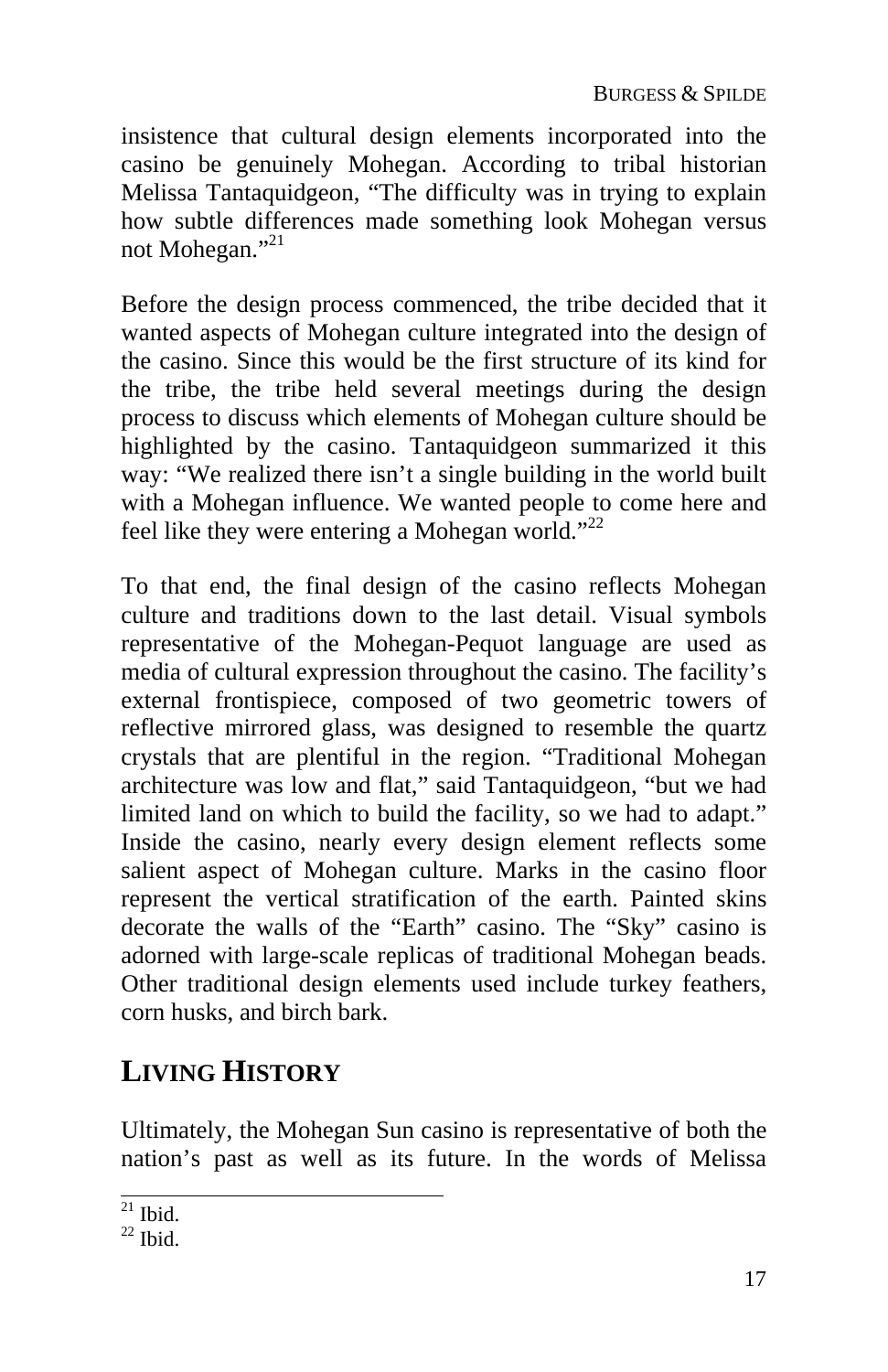Tantaquidgeon, "the casino is about the trilogy of past, present and future."23 Indeed, the Mohegan Tribe values its past and the lessons it provides, including the knowledge that creating and sustaining relationships generates stability and facilitates success.

According to Tantaquidgeon, certain long-lived Mohegan women carried forward these cultural traditions dating back to Uncas. Beginning with Lucy Occum, who lived from the 1730's until the 1820's, these women were responsible for passing down the tribe's culture to the younger generations. Occum, who "wouldn't have known Uncas but would have known people who knew him and heard firsthand stories about him," $24$  was responsible for the teaching of Martha Uncas. Born in 1768, Martha Uncas was described as a "matriarch" who was primarily responsible for preserving significant pieces of Mohegan culture that have survived to this day. In her long lifetime, which lasted until 1859, Martha Uncas had five husbands, each fro[m](#page-21-0) a different bloodline within the tribe. She taught younger members of the tribe about traditional Mohegan culture. One of those was Emma Baker, who was born in 1828. Baker—who lived until 1916—and Fidelia Fielding together helped raise Gladys Tantaquidgeon, the tribe's late  $20<sup>th</sup>$  century medicine woman, introducing her to the customs of her tribe. Born in 1899, Gladys Tantaquidgeon, whose image graces a statue that stands in the entrance to the old Mohegan Sun casino, was the most recent link in this chain between contemporary Mohegans and their history and culture. The Tantaquidgeon Museum which she maintained for many decades, is the oldest Indian-owned museum in the United States. The story of these four women, according to Melissa Tantaquidgeon, Gladys' grand-niece, provides a "sense of connectedness."25

The Mohegans continue to pass on their cultural traditions, carrying on the practice of connecting the future to the past. The casino plays a pivotal role in this process by generating the

 $^{23}$  Ibid.

 $^{24}$  Ibid.<br> $^{25}$  Ibid.

<span id="page-21-0"></span>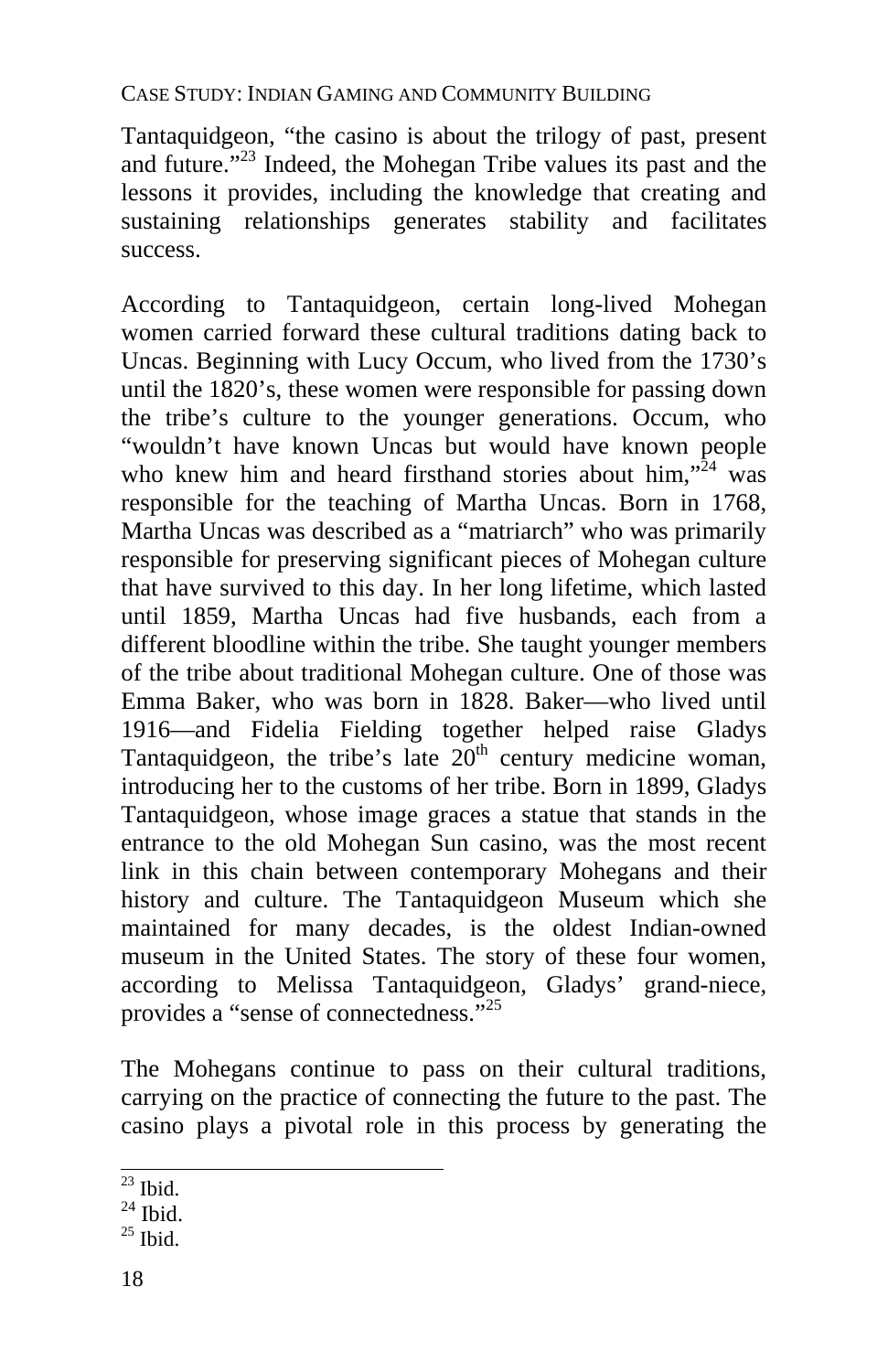revenue for tribal investment in the future while also memorializing the past. For example, the last fluent speaker of the Mohegan-Pequot language was Fidelia Fielding, who died in 1908. Because of the availability of gaming revenues for cultural investment, the tribe is developing a language curriculum that can be taught to tribal members, connecting them once again with their Mohegan-Pequot language. Meanwhile, one of the restaurants at the Mohegan Sun is named Fidelia's, in honor of Fidelia Fielding. As Melissa Tantaquidgeon reminds visitors,

While the casino is an economic engine for us, it is also the place where we can express who we are and remember why it is that we have thrived here for so many generations. It is a symbol of the success of our strategy to create strong relationships with our neighbors and to invest in our tribe's future above all else.<sup>26</sup>

 $26$  Ibid.